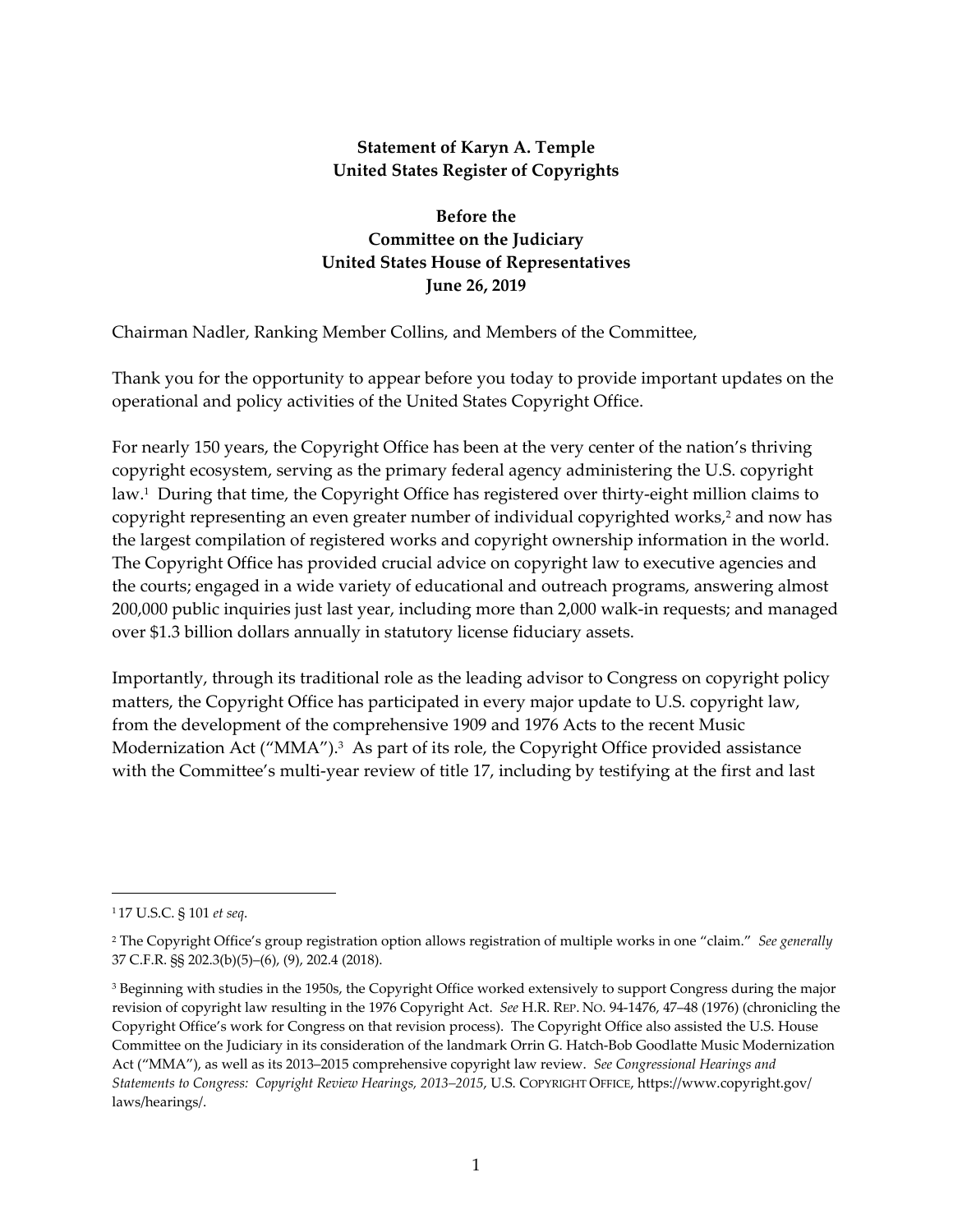review hearings: *The Register's Call for Updates to U.S. Copyright Law*<sup>4</sup> and *The Register's Perspective on Copyright Review*. 5

The Copyright Office's legal, policy, and regulatory activities support a copyright ecosystem that is critical to our cultural and economic well‐being. As recognized by the U.S. Supreme Court, copyright is intended itself to be the "engine of free expression,"6 and the United States copyright law ably fulfills that intent. Congress developed a thoughtful balance of rights, exceptions, and limitations, which promotes the progress of our nation's culture, from traditional creative industries to the flourishing tech landscape. With its robust framework of rights and limitations, it is not surprising then that the United States leads the world in *both* entertainment and technology. Indeed, according to recent estimates, core copyright industries represent nearly seven percent of the total U.S. economy and add more than a trillion dollars to the U.S. annual gross domestic product.7

The Copyright Office is honored to be a critical part of this copyright ecosystem. Since the Copyright Office last appeared before this Committee for an oversight hearing, $8$  the Office has made tremendous progress on a variety of initiatives, including in operations, law and policy, outreach, financial management, and modernization efforts. For example, the Copyright Office began a comprehensive modernization effort targeting technology and operations, including the launch of the Copyright Modernization Office ("CMO") in January 2018. The Copyright Office also worked diligently on modernizing registration procedures and updating business practices and regulations,<sup>9</sup> resulting in a forty percent improvement in overall average processing times within the past two years as well as the complete elimination of the Office's

<sup>&</sup>lt;sup>4</sup> See The Register's Call for Updates to U.S. Copyright Law: Hearing Before the Subcomm. on Courts, Intellectual Prop., & the *Internet of the H. Comm. on the Judiciary*, 113th Cong. (2013).

<sup>&</sup>lt;sup>5</sup> See The Register's Perspective on Copyright Review: Hearing Before the H. Comm. on the Judiciary, 114th Cong. (2015).

<sup>6</sup> *Harper & Row, Publishers, Inc. v. Nation Enters.*, 471 U.S. 539, 558 (1985).

<sup>7</sup> In 2017, core copyright industries added more than \$1.3 trillion to the U.S. gross domestic product, or 6.85 percent of the U.S. economy. STEPHEN E. SIWEK, *prepared for*INT'L INTELLECTUAL PROP. ALL., COPYRIGHT INDUSTRIES IN THE U.S. ECONOMY: THE 2018 REPORT 3 (2018). Core copyright industries also employed almost 5.7 million workers, who were paid an average of thirty-nine percent more than the average U.S. annual wage. *Id.* According to statistics released by the Bureau of Economic Analysis, the digital economy is estimated to have accounted for 6.9 percent of the U.S. gross domestic product, or \$1.35 trillion, in 2017. NAT'L TELECOMMS. AND INFO. ADMIN. ("NTIA"), *Digital Economy Accounted for 6.9 Percent of GDP in 2017*, NTIA BLOG (Apr. 5, 2019), https://www.ntia.doc.gov/blog/2019/digital‐ economy‐accounted‐69‐percent‐gdp‐2017.

<sup>&</sup>lt;sup>8</sup> See U.S. Copyright Office: Hearing Before the Subcomm. on Courts, Intellectual Prop., & the Internet of the H. Comm. on the *Judiciary*, 113th Cong. (2014).

<sup>9</sup> Including issuing almost thirty final rules since 2014 and publishing updates to the *Compendium of U.S. Copyright Office Practices (Third Edition)*, which is the administrative manual of the Office that serves as a guidebook for authors, copyright owners, practitioners, the courts, and others.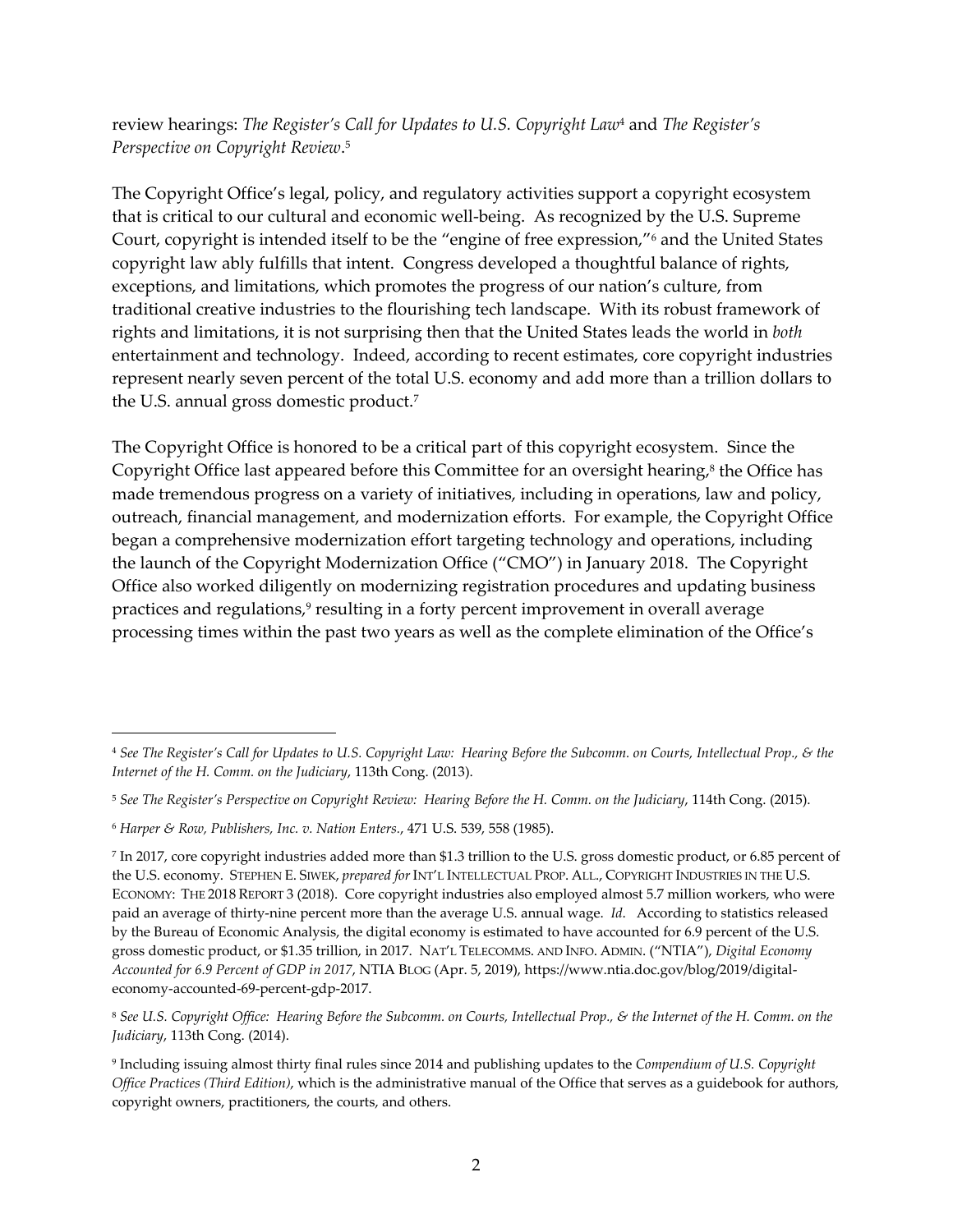"backlog" of workable claims.<sup>10</sup> In fiscal year 2018, the Copyright Office transferred to the Library's collections more than 736,000 published works worth over \$47.5 million.<sup>11</sup>

The Copyright Office also leveraged its expertise in copyright law and policy to advise Congress on legislation such as the MMA and small claims, and to provide a number of comprehensive policy reports and discussion documents on a variety of subjects such as moral rights, software‐enabled consumer devices, and visual works.12 The Copyright Office responded immediately when the MMA was enacted, creating a webpage dedicated to the bill literally overnight and promptly initiating the public notices and regulations needed to implement various aspects of the landmark law.13

Additionally, since 2015, the Copyright Office has participated in the preparation of seven briefs on behalf of the U.S. government for Supreme Court cases such as *Rimini Street v. Oracle* and *Star Athletica, LLC v. Varsity Brands, Inc.* Throughout this time, the Copyright Office maintained its focus on its other core administrative services for the public, registering more than 560,000 claims to copyright, recording more than 21,000 documents containing the titles of more than 757,000 works, and distributing over \$102 million in royalty fees to copyright owners in fiscal year 2018 alone.14

<sup>&</sup>lt;sup>10</sup> Letter from Karyn A. Temple, Register of Copyrights and Dir., U.S. Copyright Office, to Jerrold Nadler, Chairman, Comm. on the Judiciary, U.S. House of Representatives, and Doug Collins, Ranking Member, Comm. on the Judiciary, U.S. House of Representatives (May 31, 2019), *available at* https://www.copyright.gov/laws/hearings/ response‐to‐april‐3‐2019‐house‐letter.pdf.

<sup>11</sup> *See* U.S. COPYRIGHT OFFICE, ANNUAL REPORT FOR FISCAL 2018, at 14 (2019). The Copyright Acquisitions Division ("CAD") is responsible for administering the Copyright Act's mandatory deposit requirements, as well as encouraging publishers to consider registering their works under 17 U.S.C. § 408 in order to fulfill mandatory deposit requirements. In conjunction with the Office of Registration Policy and Practice, CAD extends grants of special relief where mandatory deposit is not possible in part or full. Special relief has been used to permit publishers to deposit electronic copies of works instead of print (primarily serial and book content); in return, these publishers have provided access to the materials for Congress and Library patrons via their own online services.

<sup>&</sup>lt;sup>12</sup> Since this Committee's last oversight hearing in 2014, the Copyright Office has completed eleven policy studies. *See* Appendix 2. Copyright Office policy studies and reports from 1961 to present are available at https://www.copyright.gov/policy/, and the thirty‐four Copyright Law Revision Studies, completed between 1955 and 1960 in preparation for drafting the 1976 Act, are available at https://www.copyright.gov/history/studies/. The Copyright Office serves as a primary copyright advisor to Congress, with a longstanding history of providing expert analysis on all copyright policy matters since its creation. *See, e.g*., H.R. REP. NO. 105‐796, at 77–78 (1998) (Conf. Rep.) (directing the Office to continue its "longstanding role as advisor to Congress" by, among other things, providing "testimony [on] pending legislation," conducting "studies [that] have often included specific policy recommendations," and responding to "specific requests by Committees for studies and recommendations on subjects within the Copyright Office's area of competence.").

<sup>13</sup> *See Orrin G. Hatch‐Bob Goodlatte Music Modernization Act*, U.S. COPYRIGHT OFFICE, https://www.copyright.gov/ music‐modernization/.

<sup>14</sup> U.S. COPYRIGHT OFFICE, ANNUAL REPORT FOR FISCAL 2018, at 13, 26 (2019).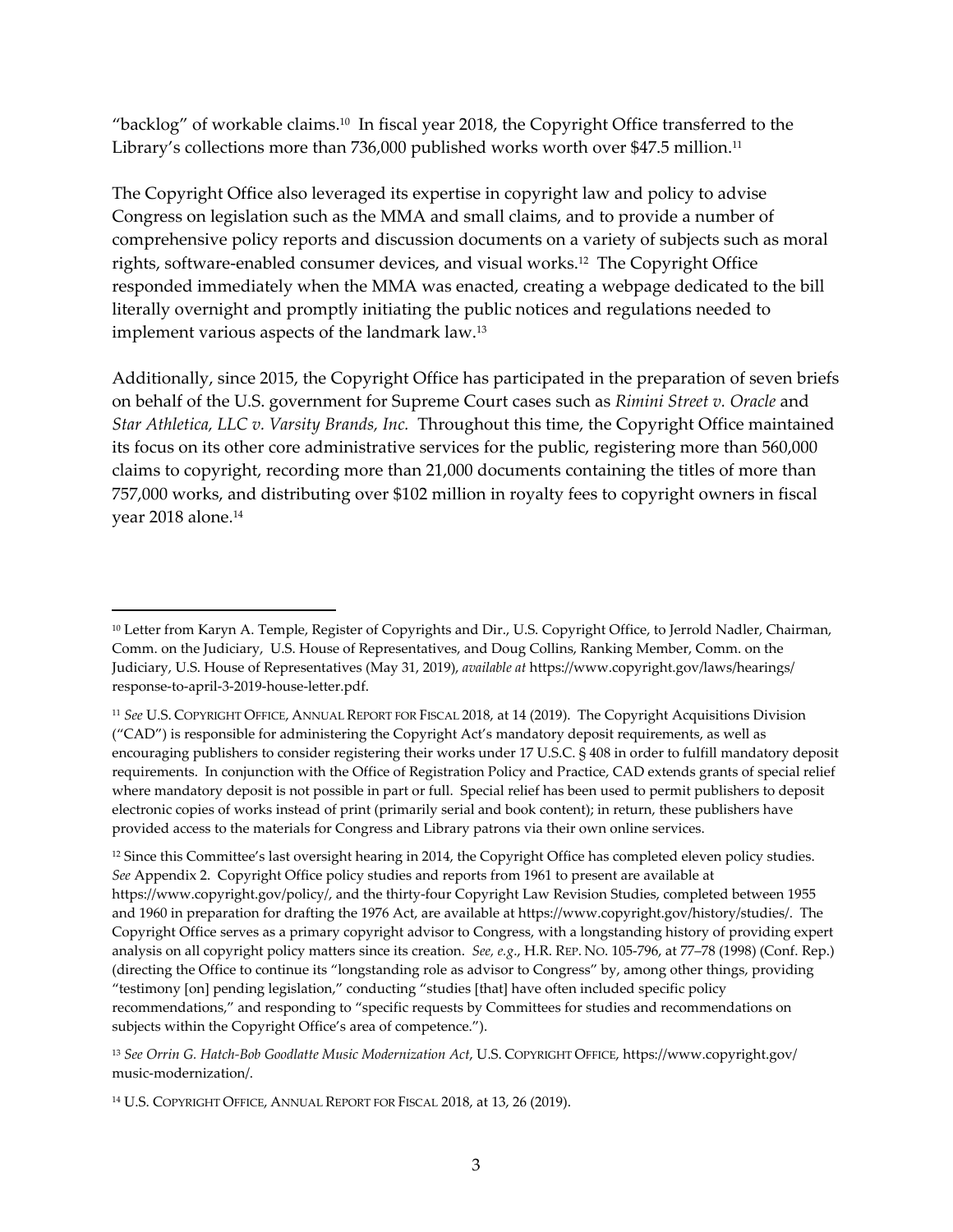None of this work would be possible without the dedicated staff of the U.S. Copyright Office. During my tenure heading the Copyright Office over the past two and a half years, I have been amazed and inspired by the continued resilience, flexibility, and support of the Office's talented employees during a time of tremendous growth and change. Copyright Office staff routinely work late hours with limited resources to support the Office's mission. I would like to take the opportunity to thank the exceptional Copyright Office staff for their significant contributions to the U.S. copyright system and the American people.

#### **Looking Forward**

The coming years will bring with them even more complex work for the Copyright Office. To guide these activities, the Copyright Office issued a Strategic Plan this spring identifying the Office's strategic framework for the five years covering 2019–2023. The Plan's six focus areas are: (i) Information Technology Modernization; (ii) Optimizing Business Processes; (iii) Organizational Change Management; (iv) Education and Engagement; (v) Impartial Expertise on Copyright Law and Policy; and (vi) Measuring Success.

Along with developing the Strategic Plan focus areas, the Copyright Office updated both its mission statement and its vision statement. The new mission statement clearly reflects the Office's role in "promot[ing] creativity and free expression by administering the nation's copyright laws and by providing impartial, expert advice on copyright law and policy, for the benefit of all."15 Similarly, the Copyright Office adopted a newly articulated vision statement of "enriching the nation's culture by empowering and connecting the global copyright community."16 The vision statement recognizes the increasingly global nature of the copyright ecosystem, the need to ensure a continued robust framework that supports and sustains all of those relying on the system, and the importance of that system to our cultural heritage.

While the Copyright Office is engaging in a wide variety of initiatives, I would like to take an opportunity to provide more detail about several key areas.

#### Office Modernization

Perhaps the most significant undertaking the Copyright Office faces in the near term is modernizing its antiquated IT systems and improving its complementary work processes. Modernization is a sweeping, multi-year, Copyright Office-wide initiative, the end result of which will be to re-imagine and reengineer how the public interacts with the Office, from submitting registration applications, to recording ownership and licensing information, to accessing Office data and records. The goal is to provide the copyright ecosystem with

<sup>15</sup> U.S. COPYRIGHT OFFICE, COPYRIGHT: THE ENGINE OF FREE EXPRESSION, UNITED STATES COPYRIGHT OFFICE STRATEGIC PLAN 2019–2023 (2019) ("STRATEGIC PLAN"), *available at* https://www.copyright.gov/reports/strategic‐plan/USCO‐ strategic2019‐2023.pdf.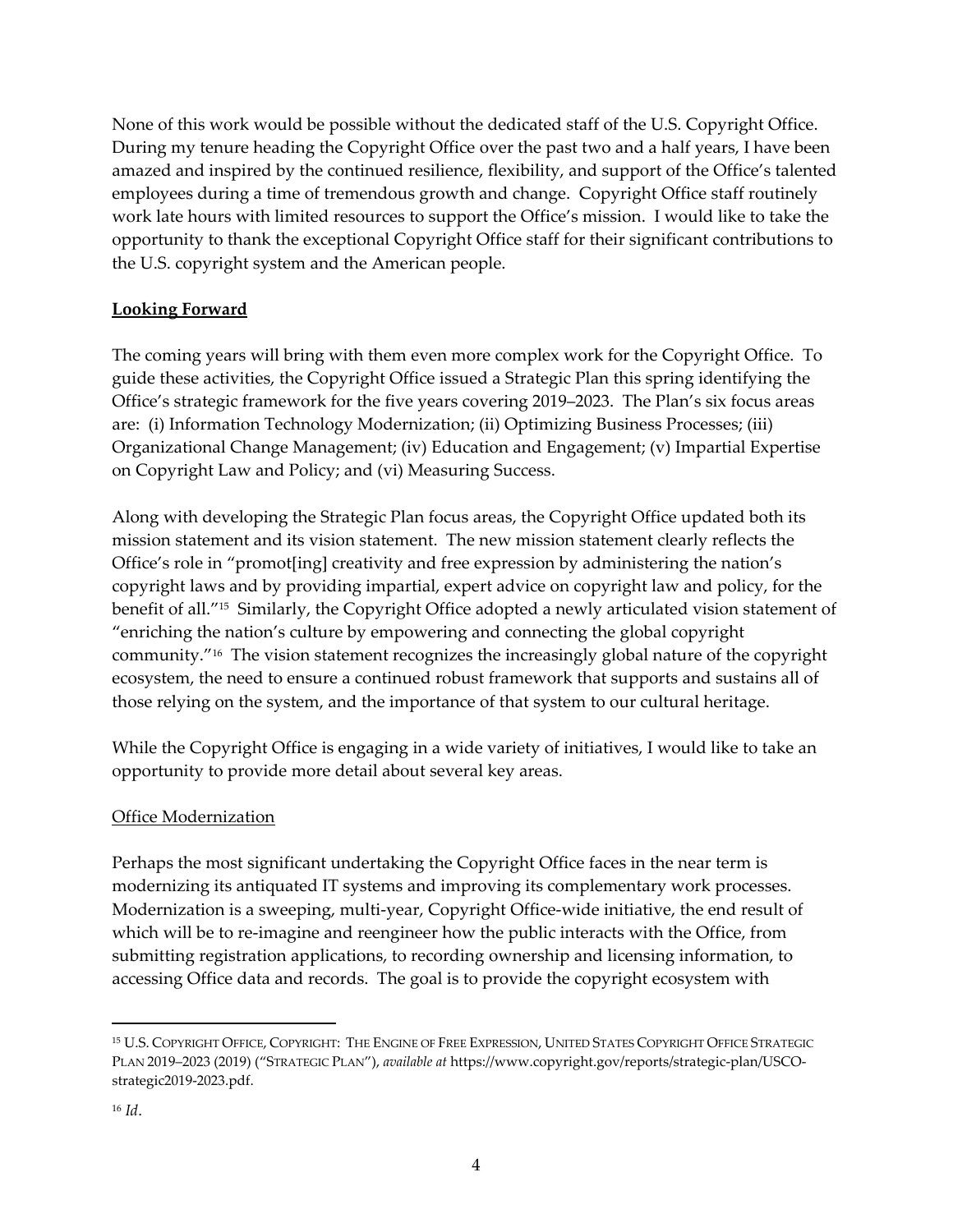improved services that are more efficient and responsive to user needs. As currently envisioned, modernization will have the Copyright Office undertaking activity on several different fronts, all of which will dramatically reshape the Office and how we serve the public.

#### 1. *Developing an Enterprise Copyright System*.

The Copyright Office requires a robust and modern enterprise copyright system ("ECS") to carry out its duties and to serve the copyright ecosystem as a whole.The new ECS will integrate and improve currently disparate Office systems and functions by: (i) replacing the aging eCO registration system with a new, state‐of‐the‐art registration system; (ii) developing a new, integrated electronic recordation system; (iii) improving access to historical records through digitization; and (iv) developing a robust, stable system for filing, processing, and searching data related to statutory licensing royalties that the Copyright Office manages on behalf of copyright owners.

As directed by Congress, the Copyright Office has extensively engaged with the Library's Office of the Chief Information Officer ("OCIO") "to achieve efficiencies in shared services, while allowing for mission-specific modernization to be the responsibility of the Copyright Office."<sup>17</sup> In January 2018 the Office created the CMO, which is tasked with analyzing and documenting the Copyright Office's modernization needs and serving as the Office liaison to inform OCIO's development activities.18 As part of the Library's IT centralization initiative, the Copyright Office has transferred the bulk of the fiscal year 2019 IT modernization funding it received to OCIO through an intra‐agency agreement, to enable OCIO to administer related development activities and contracts.

The Copyright Office and OCIO are poised to make progress on several IT development activities related to modernization, including development work on the new registration, recordation, and public records catalog systems. Based on extensive third‐party user research, the Copyright Office designed wireframes for an early version of the new registration public user-interface. To assist with the process, the Copyright Office issued a Notice of Inquiry soliciting public input on a broad range of topics related to registration modernization, to which it received fifty‐four comments; conducted sixty‐eight in‐depth interviews with copyright registration stakeholders and the public in four cities; and launched an extensive online survey. Likewise, the Copyright Office and OCIO continue development of a new, electronic recordation system to replace the Copyright Office's current paper‐based system. OCIO projects that it will be able to launch a limited pilot of the new recordation system by spring 2020. In support of its work, the Copyright Office conducted in‐depth interviews with

<sup>17</sup> S. REP. NO. 115‐274, at 43 (2018). *See also* H.R. REP. NO. 115‐696, at 18 (2018).

<sup>18</sup> This follows the Library's centralization of all IT services, and is in accordance with the *Modified IT Plan* issued by the Office in 2017. *See* U.S. COPYRIGHT OFFICE, MODIFIED U.S. COPYRIGHT OFFICE PROVISIONAL IT MODERNIZATION PLAN: ANALYSIS OF SHARED SERVICES, SUPPORT REQUIREMENTS, AND MODERNIZATION EFFORTS 4–5 (2017), *available at* https://www.copyright.gov/reports/itplan/modified‐modernization‐plan.pdf.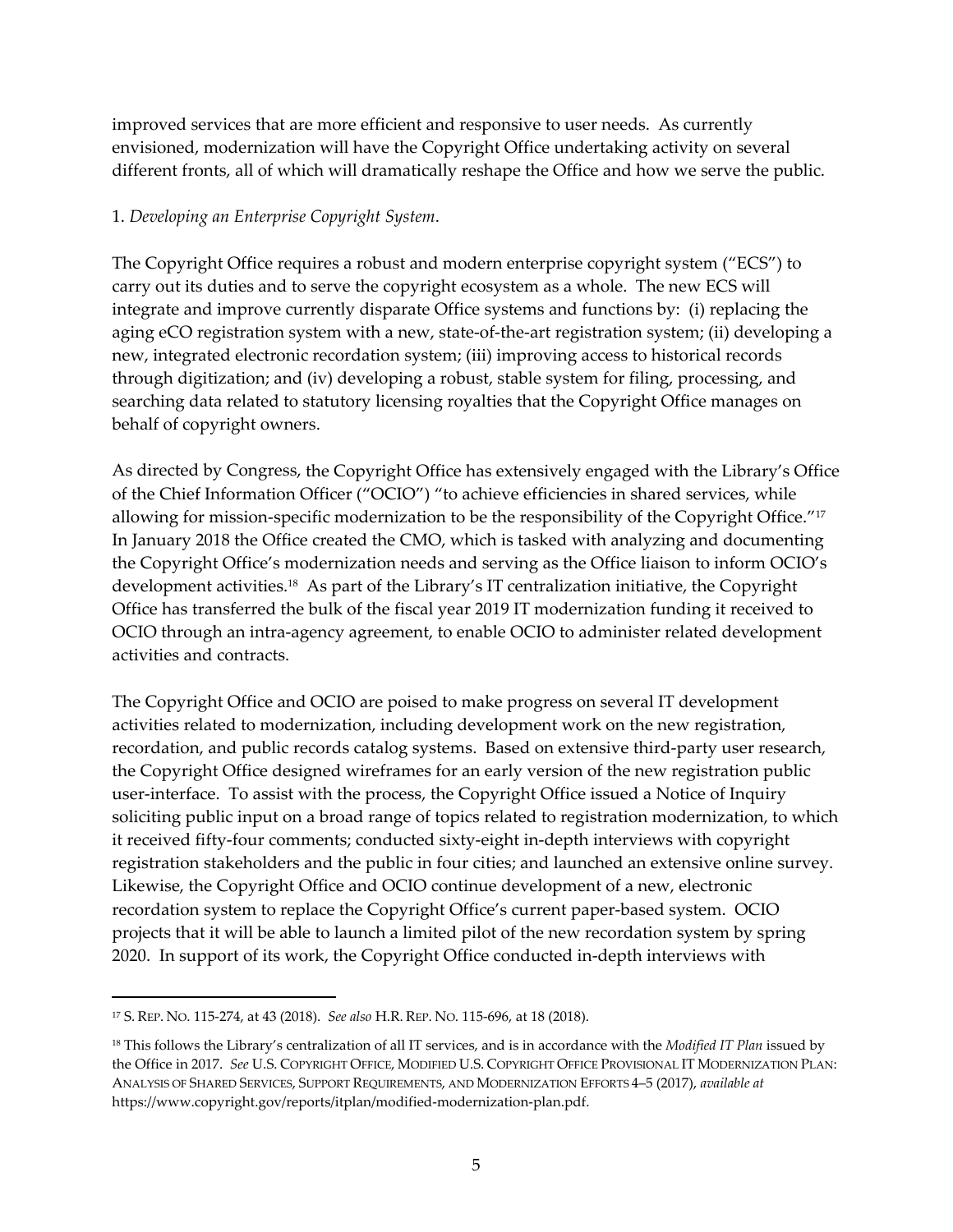copyright recordation stakeholders and the public during the four‐city tour, conducted twelve usability sessions with users of varying experience levels, and reviewed 207 survey responses from frequent users. Public feedback is contributing to the design of an intuitive and easy-touse interface as well as dashboards for both Recordation Section staff examiners and supervisors. Further development work is also scheduled for the public records catalog, as discussed in more detail below.

The Copyright Office takes seriously the request by the House Committee on Appropriations to investigate innovative contracting methods, including possible no‐cost contracting solutions, for modernization and development of the ECS. The Copyright Office, in coordination with OCIO, issued a public Request for Information ("RFI") in May 2018 that asked for comments on creative solutions, including possible no-cost options, for the development of a next-generation ECS. The Copyright Office also engaged General Services Administration's ("GSA") 18F for guidance on best practices in contracting for agile projects. As a follow‐on to the RFI and the 18F engagement, the Copyright Office and OCIO are planning to work with GSA to leverage its IT contracting experts for future modernization contracting activities, and to have GSA coordinate new public requests for proposals for the development of the ECS.

The Copyright Office is committed to engaging with the entire copyright community, whether individual artists and creators, major corporations, or general users of the system to ensure that its modernization efforts accurately reflect the needs of the digital age. The Copyright Office has created a dedicated modernization webpage that is kept up-to-date with the current status of modernization efforts, and at the beginning of the year launched a new bimonthly webinar series to inform the public and highlight progress related to modernization. The Copyright Office has so far held three webinars, with the first webinar attracting more than 200 participants. The next modernization webinar is scheduled for July. The Copyright Office will also continue to meet regularly with stakeholders and conduct presentations for both internal Office audiences and external audiences to provide updates on modernization activities.

While still at the nascent stages of IT modernization, the Copyright Office is excited to continue this essential work.

#### 2. *Improving Access to Public Records*.

The Copyright Office is continuing its efforts to digitize and provide public access to all of our registration and recordation data, including data housed within legacy systems and historical records that are not currently online. Earlier this year, the Copyright Office released version 3 of its Virtual Card Catalog ("VCC"). The release marks the completion of a multi‐year digitization process for *all* Copyright Card Catalog entries, beginning with the time copyright registration was centralized at the Library of Congress. Forty-one million images of these records from 1870 to 1977 are now accessible on the Copyright Office's website, and additional development work on enhanced browsing and filtering capabilities for these records is ongoing. In addition, the Copyright Office has contracted with a third party to convert the extensive,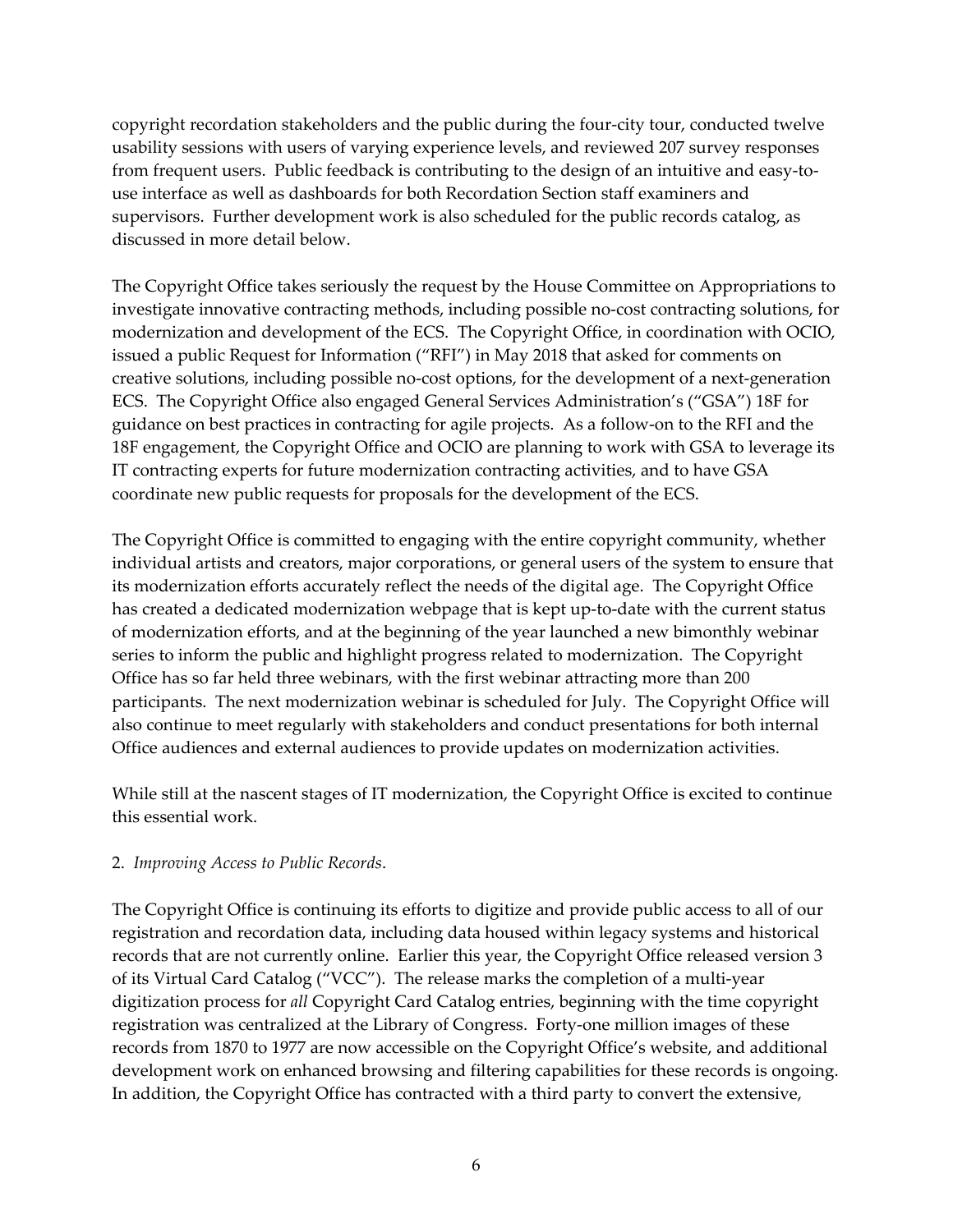paper‐based pre‐1978 entries from the Copyright Office Record Books into digital format, including the capture of related metadata and data perfection to facilitate online searching. Ultimately, a single, publicly accessible interface will include all of these historical records.

#### 3. *Data Management Initiative*.

Modernization also includes data management, and the Copyright Office will continue work on its data management plan, which started in fiscal year 2018. The plan will serve all in the copyright community—from creators to users to the public at large—allowing them to reap additional benefits from Copyright Office data and information that will be authoritative, easily found, well described, high quality, secure, and managed across the entire enterprise. Ultimately, this project will provide for a federated search and Business Intelligence reporting technology to allow users to search across registration, recordation, and licensing databases, and to facilitate improved chain‐of‐title sequencing that can connect registrations to records of assignments and transfers or other documents.

#### 4. *Organization, Business Processes, and Culture*.

As the Copyright Office overhauls its technological systems, it is important that we also evaluate and optimize the organizational structures and human resources that utilize these systems. Full modernization requires a multi‐pronged approach to review and evaluate not only current processes and workflows in each division, but also the current organizational structure and culture of the Copyright Office itself. The Copyright Office has brought in outside experts to assist with these activities, and will continue to do so as modernization progresses.

In fiscal year 2018, the Copyright Office engaged the Office of Personnel Management's ("OPM") Human Resources Solutions division to conduct an organizational analysis and redesign. This process, which should be completed in early fiscal year 2020, will provide detailed findings and recommendations on how to achieve more effective operations, including recommendations for staffing levels, position management improvements, and organization restructuring options. The Copyright Office intends to use the resulting analysis to better align the Office with newly automated processes resulting from modernization. Going forward, this work will be helpful in building annual staffing plans, in justifying budget requests for staffing, and with succession planning.19

The Copyright Office will also contract with outside consultants to: (i) document current processes and workflows in each division, working with managers and staff to think creatively about how processes can be improved and shifted from the "as is" to the "to be"; and (ii) assist with developing and replicating an organizational change management process to help

<sup>&</sup>lt;sup>19</sup> The latter is especially important in light of the fact that nearly one-third of Copyright Office employees have at least twenty years of federal service, and are thus eligible for retirement over the next several years.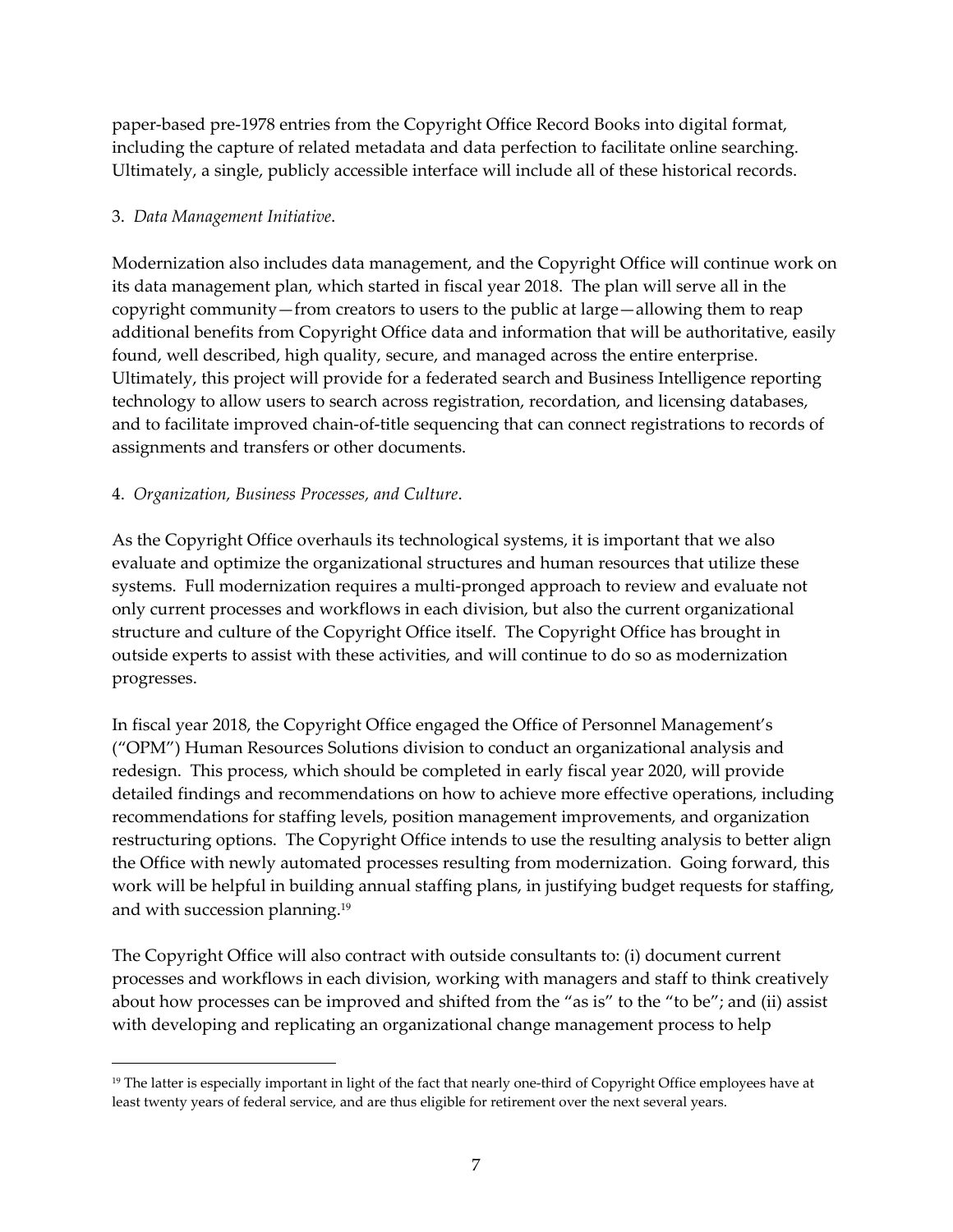communication and staff buy‐in for major modernization initiatives. The end goal is an engaged, results‐oriented professional workforce that has the tools it needs and is organizationally empowered to provide efficient, high‐quality services to stakeholders and the public.

#### Other Operational Initiatives

#### 1. *Registration*.

The Copyright Office recently provided the Committee with a comprehensive analysis and discussion of the Registration program and the steps that the Office has taken to improve registration processing times.20 Registration processing times have always been important for the copyright community, and are even more so now because of the Supreme Court's recent decision in *Fourth Estate Public Benefit Corp. v. Wall‐Street.com*. *Fourth Estate* confirmed that Copyright Office action on an application for registration must be complete before the owner of a U.S. work can seek redress for infringement of their rights in court.<sup>21</sup> It is important to note, however, that efforts to improve registration processing times must balance efficiency with the need to maintain the accuracy and quality of the examination process. The Copyright Office's examination process has a number of beneficial externalities, including facilitating predictability for private transactions and promoting efficiency in our judicial system.

As discussed in our letter to the Committee, long before *Fourth Estate*, the Copyright Office took extensive steps to address the registration backlog that developed as a result of legal and logistical changes over the previous several decades. These efforts include, with Congress' support, increasing the number of registration examiners by approximately thirty percent since 2014. The Copyright Office also engaged the services of the Smithsonian Organization and Audience Research ("SOAR") group to review registration workflows and processes and to provide recommendations for improvements, many of which have been implemented. These efforts, combined with the extensive review and overhaul of registration regulations and processes that the Copyright Office has undertaken in the past several years, have shown tremendous results. Since October 2017, we have reduced our overall average processing time for reviewing copyright claims from eight months to five―a decrease of almost forty percent within two years.<sup>22</sup> From January 2018 to May 2019, the Copyright Office reduced the number of applications pending for more than one year by ninety‐six percent. And since the beginning

<sup>20</sup> *See* Letter from Karyn A. Temple, Register of Copyrights and Dir., U.S. Copyright Office, to Jerrold Nadler, Chairman, Comm. on the Judiciary, U.S. House of Representatives, and Doug Collins, Ranking Member, Comm. on the Judiciary, U.S. House of Representatives (May 31, 2019), *available at* https://www.copyright.gov/laws/hearings/response‐to‐april‐3‐2019‐house‐letter.pdf.

<sup>21</sup> *Fourth Estate Pub. Benefit Corp. v. Wall‐Street.com, LLC*, 139 S. Ct. 881, 892 (2019).

 $^{22}$  The average processing time for the seventy-three percent of claims that are received through the electronic registration system and do not require correspondence is even lower―four months, down from seven. And the average processing time for literary works has been reduced to three months.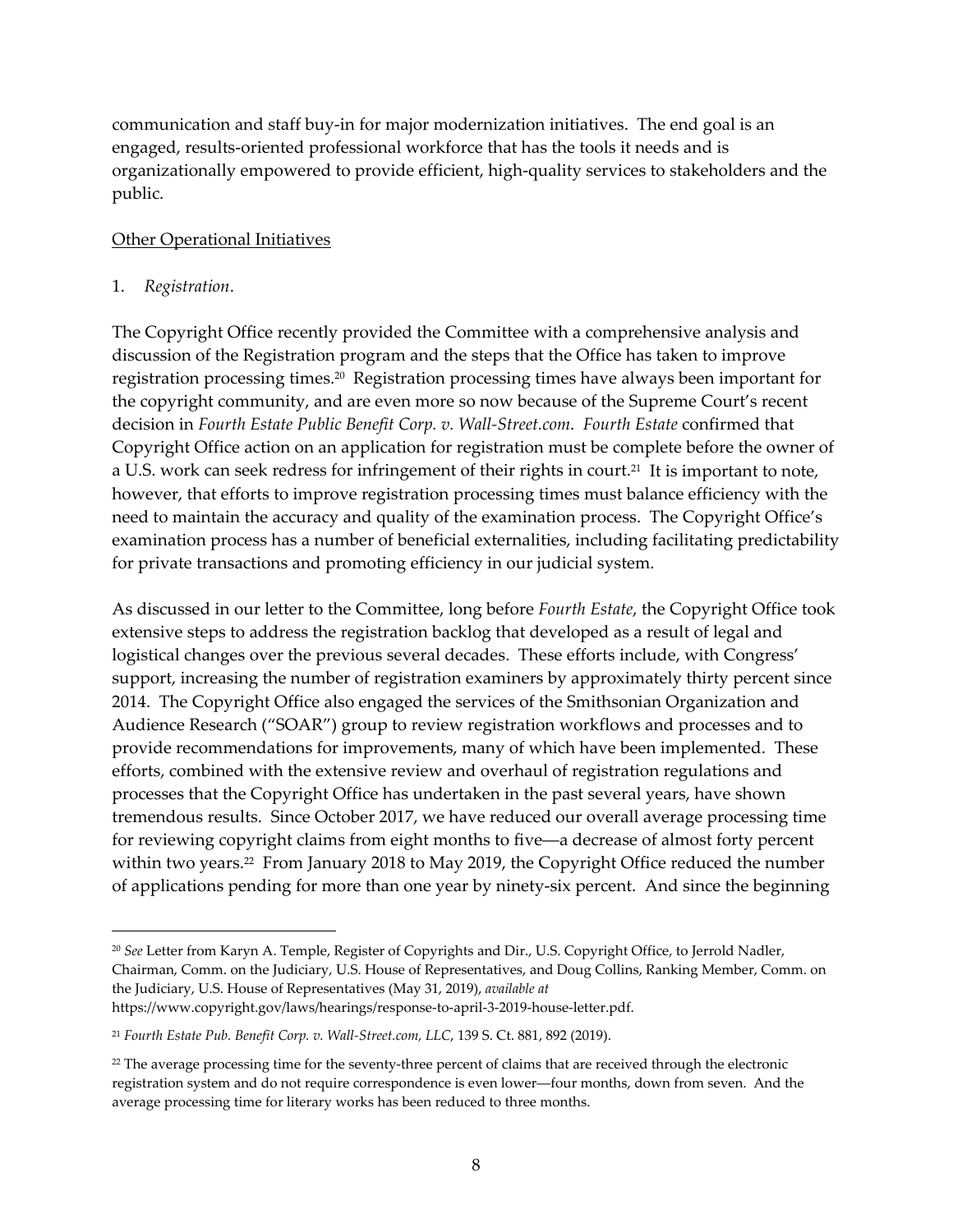of fiscal year 2018, the Copyright Office reduced the number of workable claims by fifty‐nine percent.23 Of note, these numbers represent nearly 120,000 more claims closed by the Copyright Office in fiscal year 2018 than in fiscal year 2017.<sup>24</sup>

The Copyright Office will continue its focus on improving the Registration Program. By the end of fiscal year 2019, we anticipate a return to 2010 pre‐sequestration staffing levels of about 125 examiners. These talented individuals come from a wide variety of backgrounds, including lawyers, writers, teachers, musicians, journalists, and librarians. The musical talent in the group of recently‐hired examiners includes a former professional viola player, a trombone player who taught music history and theory, a classical guitarist singer-songwriter, and an oboe player who received a Bachelor's of Music degree in music history. The Copyright Office is extremely proud of the multi-faceted talents of its registration workforce and is committed to developing their long-term professional growth to quickly evolve with the ever-changing copyright landscape.

#### 2. *Recordation.*

As mentioned above, the Copyright Office and OCIO are developing a new recordation system to digitize the currently paper‐based process. Concurrently, the Copyright Office is evaluating and updating its related business processes and workflows to ensure that the Office of Public Records and Recordation ("PRR") is well‐positioned to take advantage of the capabilities of the new system. As with the Registration Program, the Copyright Office has contracted with SOAR to review current recordation workflows and processes and provide recommendations for improvements.

In addition to recording documents related to use and chain of title for copyrighted works, PRR also manages the database of registered agents for receipt of DMCA notices and the schedules of pre‐1972 sound recordings under title II of the Music Modernization Act. Since the launch of the new directory in December 2016, over 20,500 service providers have designated a DMCA agent with the Copyright Office, which includes over 303,000 alternative names uses by these providers. As of today, the Copyright Office has received schedules listing more than 15,000 individual pre‐1972 sound recordings.

<sup>&</sup>lt;sup>23</sup> The current number of workable claims is currently well under 150,000, which historically has been the threshold for determining the existence of a backlog.

<sup>&</sup>lt;sup>24</sup> The number is particularly noteworthy because the Office examined the 520,086 claims it received in fiscal year 2018 with 118 registration examiners. In contrast, in fiscal year 2018 the U.S. Patent and Trademark Office had 579 trademark examining attorneys to examine the 468,926 trademark applications it received, and the average time between filing of a trademark application and the "examiner's first action" was 3.4 months, with 9.6 months as the average time for registration. *See* U.S. PATENT AND TRADEMARK OFFICE, FY 2018 PERFORMANCE AND ACCOUNTABILITY REPORT 193, 205 (2019), *available at* https://www.uspto.gov/sites/default/files/documents/USPTOFY18PAR.pdf.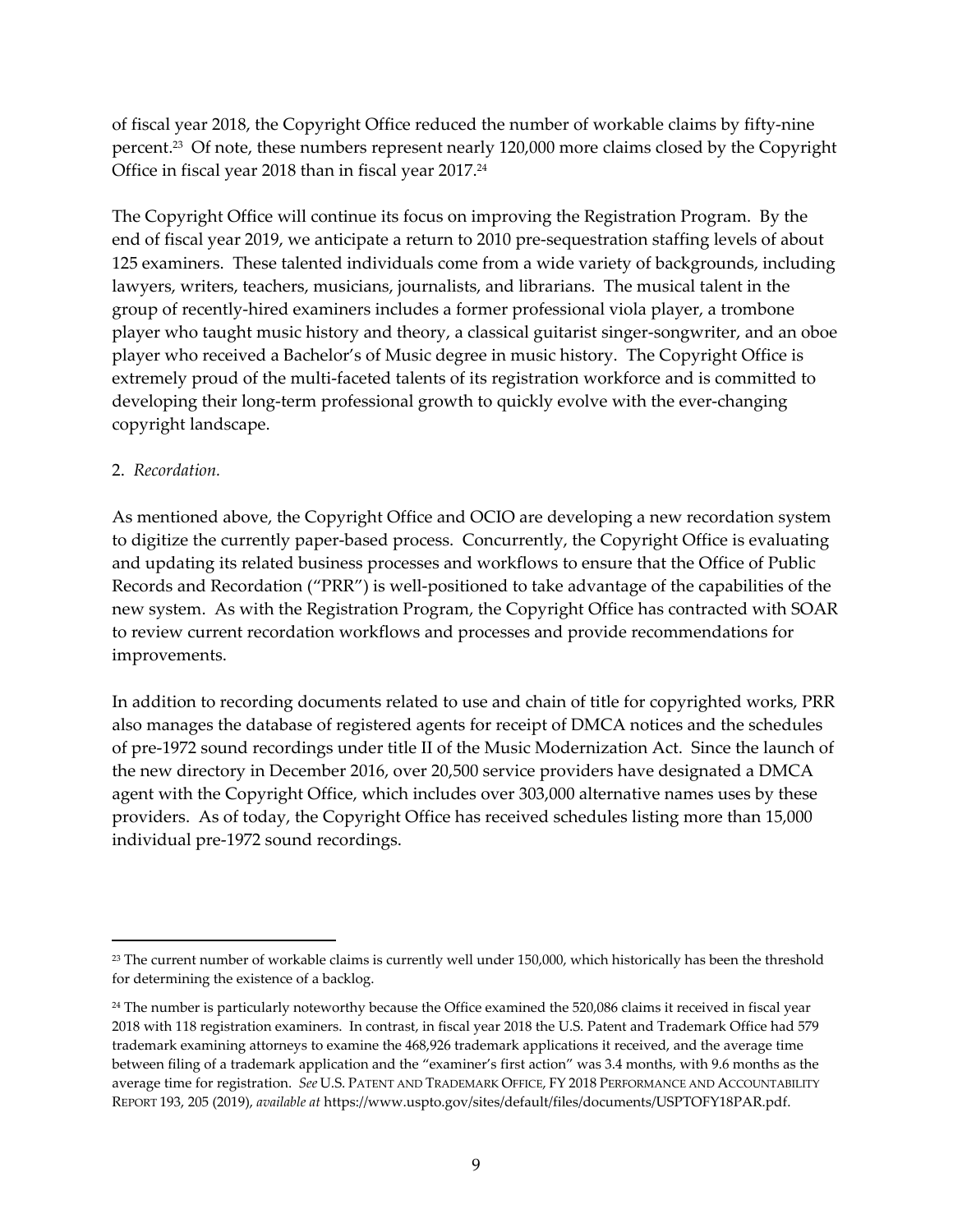#### 3. *Outreach and Education*.

In addition to its outreach activities related to Copyright Office modernization and the MMA, the Office has committed additional resources to improve its overall public outreach and education activities. The Copyright Office recently appointed a new Associate Register and Director of Public Information and Education ("PIE"), restructured the department to add a new section for Outreach and Education, and added a number of staff, including public affairs specialists and a manager of Office communications. The Copyright Office plans to hire three additional staff members for PIE in fiscal year 2019, including a graphic design specialist, a writer/editor, and an attorney. PIE is currently revamping many of the Copyright Office's communication functions, including by increasing the resources devoted to the Office's social media channels, as well as creating new videos for the general public on topics such as *What is Copyright?*, *Copyright and the Internet*, and *Searching the Public Record*.

#### **Legal and Policy**

#### 1. *Music Modernization Act Implementation*.

In 2018, the Copyright Office provided extensive assistance on copyright legislation, including the landmark Orrin G. Hatch-Bob Goodlatte Music Modernization Act ("MMA").<sup>25</sup> Congress recognized the Copyright Office's extensive preparatory work on music licensing issues by delegating to the Office the responsibility to implement key features of the legislation and noting that the Office "has the knowledge and expertise regarding music licensing through its past rulemakings and recent assistance to the Committee during the drafting of this legislation."26

The Copyright Office takes seriously its extensive responsibilities under the MMA. On October 11, 2018, the same day the President signed the MMA, the Copyright Office posted detailed information and FAQs about the historic legislation to educate and inform the general public and those directly affected by the new law. Less than a week later, the Copyright Office issued interim regulations establishing new filing mechanisms to onboard the protection and use of pre‐1972 sound recordings into the federal scheme.27 The Copyright Office also published a final rule regarding a new exception for the noncommercial-use of pre-1972 sound recordings by the statutory deadline of April 9, 2019.<sup>28</sup> Following multiple rounds of public comment, as of

<sup>25</sup> Pub. L. No. 115‐264, 132 Stat. 3676 (2018).

<sup>26</sup> S. REP. NO. 115‐339, at 15 (2018).

<sup>27</sup> 83 Fed. Reg. 52,150 (Oct. 16, 2018).

<sup>28</sup> 84 Fed. Reg. 14,242 (Apr. 9, 2019) (establishing a final rule in connection with the exception for certain noncommercial uses of pre‐1972 sound recordings that are not being commercially exploited).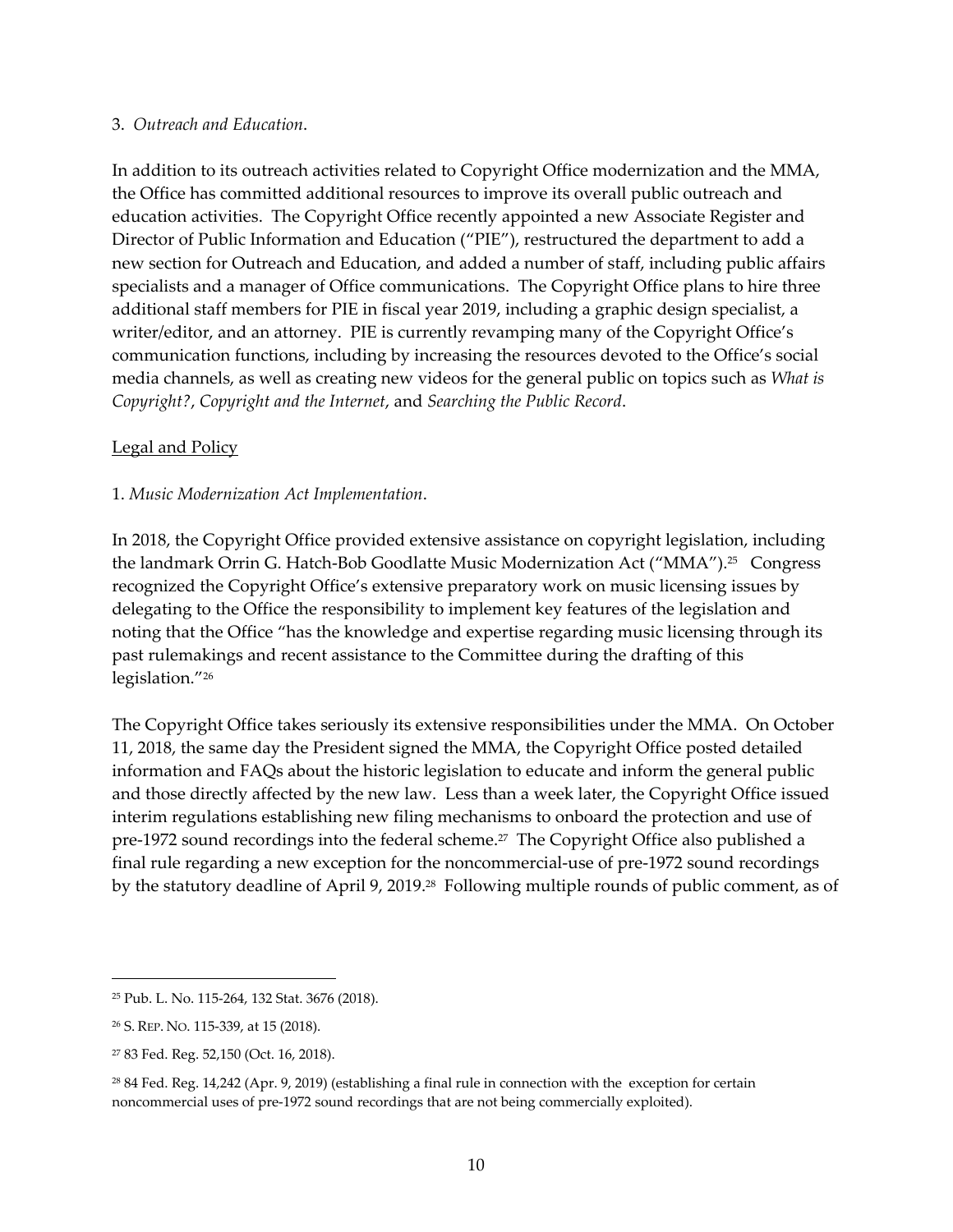June 2019 all pre‐1972 sound recording regulations and filing procedures required by title II of the MMA have been fully implemented.29

In December 2018, the Copyright Office issued interim regulation for the compulsory "mechanical" license under section 115 for making and distributing phonorecords of musical works to address changes related to title I of the MMA. These regulations set out requirements for digital music providers to limit their liability during the transition period before the blanket license is available and clarified that the song‐by‐song licensing system remains available for physical uses.30

The Copyright Office continues to implement provisions of title I, including ongoing work on designating the mechanical licensing collective ("MLC") and the digital licensee coordinator ("DLC") by July 8, 2019 as required by statute. The Copyright Office has committed to a fair, open, and transparent process leading up to the designations of the MLC and DLC. These entities are crucial to the overall success of the new licensing regime created by the MMA. Congress recognized that, to successfully manage its extensive duties, including locating artists throughout the world to ensure that they receive the royalties rightly due to them under the law, the MLC would need to be "endorsed by, and enjoy[] substantial support from, musical work copyright owners that together represent the greatest percentage of the licensor market for uses of such works" and that it would need to demonstrate that it will have the administrative and technological capabilities to perform its required functions prior to the license availability date.<sup>31</sup> On December 21, 2018, the Copyright Office released a Notice of Inquiry to solicit information to identify the appropriate entities to be designated as the MLC and DLC. As part of that process, two entities sought to be designated as the MLC, and the Copyright Office received more than 600 public comments in response to these proposals. The Copyright Office is carefully reviewing these submissions pursuant to the statutory criteria provided by Congress and is confident that an appropriate MLC can be designated by the July 8 statutory deadline.

After the designations of the MLC and DLC are complete, the Copyright Office will continue its MMA implementation activities. These activities include updating relevant publications to reflect changes to the law, such as publishing an updated circular 92 containing the entire federal copyright law as amended by the MMA; conducting further rulemakings by soliciting public comments on operation of the revamped blanket mechanical license and operation of the  $MLC<sub>32</sub>$  among other issues; engaging in extensive outreach and educational activities to inform

<sup>29</sup> *See* 84 Fed. Reg. 10,679 (Mar. 22, 2019) (establishing as final a rule regarding the filing of schedules by rights owners listing their sound recordings fixed before February 15, 1972, and the filing of contact information by entities publicly performing these sound recordings by means of digital audio transmission).

<sup>30</sup> 84 Fed. Reg. 10,685 (Mar. 22, 2019).

<sup>31</sup> 17 U.S.C. § 115(d)(3)(A)(ii).

<sup>32</sup> Pursuant to the statute, the Register of Copyrights must promulgate regulations regarding *inter alia*, the form of the notices of license and notice of nonblanket activity, usage reports and adjustments, information to be included in the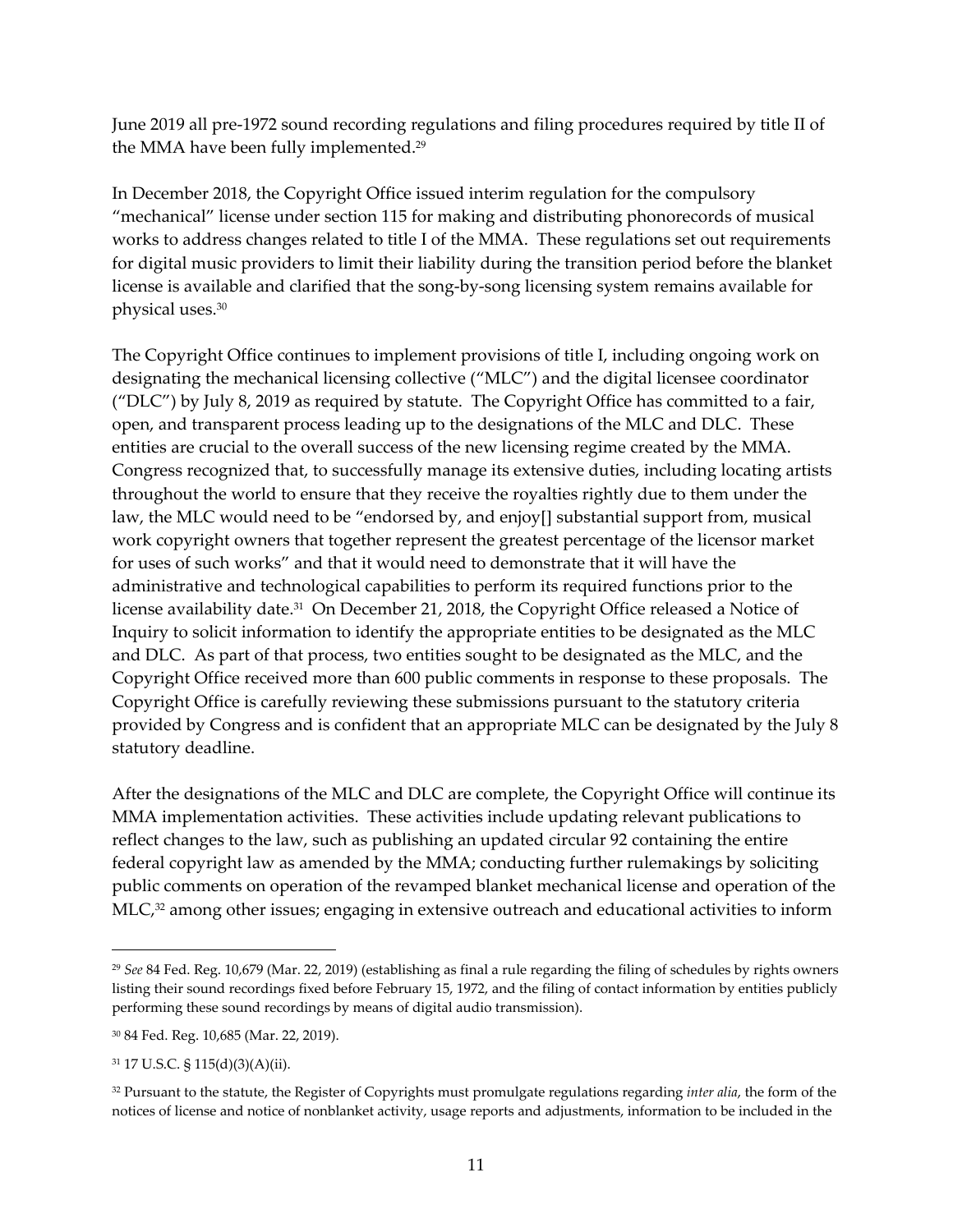songwriters about the process by which a copyright owner may claim ownership of musical works before the mechanical licensing collective; and undertaking a policy study regarding best practices that the mechanical licensing collective may implement in order to identify, locate, and pay out royalties to musical work copyright owners with unclaimed accrued royalties held by the collective.

#### 2. *Additional Legal and Policy Work*.

In addition to the significant activities outlined above, the Copyright Office is working on a number of other important legal and policy matters. For example, the Copyright Office is working towards the completion of its study of the notice-and-takedown provisions in section 512 of title 17, a study for which the Office has received over 90,000 public comments and hosted three roundtables. The Copyright Office also continues to provide advice and assistance to the executive branch agencies about copyright developments around the world, and participates each year in the United States Trade Representative's Special 301 process. The Copyright Office also has a busy litigation docket, participating in the formulation and articulation of the U.S. government's position in a number of Supreme Court cases, as well as participating in the defense of several district court cases brought against the Office and the U.S. government.

On the regulatory side, the Copyright Office continues to work on additional rulemakings on a number of topics, including group registration of albums and short online literary works; registration of secure tests; a new fee schedule; reporting practices for the cable license; mandatory deposit of electronic-only books; and document recordation modernization. Overall, the Copyright Office has adopted fourteen final rules since the beginning of fiscal year 2018, and has nine open rulemakings and two open notices of inquiry. Next year, the Copyright Office will begin work on the eighth triennial section 1201 proceeding.<sup>33</sup> The proceeding will use the same streamlined process debuted during last year's section 1201 rulemaking, during which the Copyright Office recommended, and the Librarian of Congress adopted, the renewal of exemptions for all twenty‐two types of uses covered by the 2015 rulemaking. The Copyright Office also supported the expansion of seven of those earlier exemptions and the adoption of two new exemptions.

The Copyright Office also remains ready to assist Congress with implementation of any of its prior policy recommendations, including updating the exceptions for libraries, archives, and

musical works database, requirements for the usability, interoperability, and usage restrictions of that database, and the disclosure and use of confidential information.

<sup>33</sup> Section 1201 of title 17 directs the Librarian of Congress, upon the recommendation of the Register of Copyrights following a rulemaking proceeding, to determine whether any prohibitions on the circumvention of technological measures used to prevent unauthorized access to copyrighted works are having, or are likely to have, an adverse effect on users' ability to make noninfringing uses of particular classes of copyrighted works. Through the section 1201 rulemaking process, the Register can recommend, for adoption by the Librarian, certain limited temporary exemptions waiving the general prohibition against circumvention for such users for the ensuing three-year period.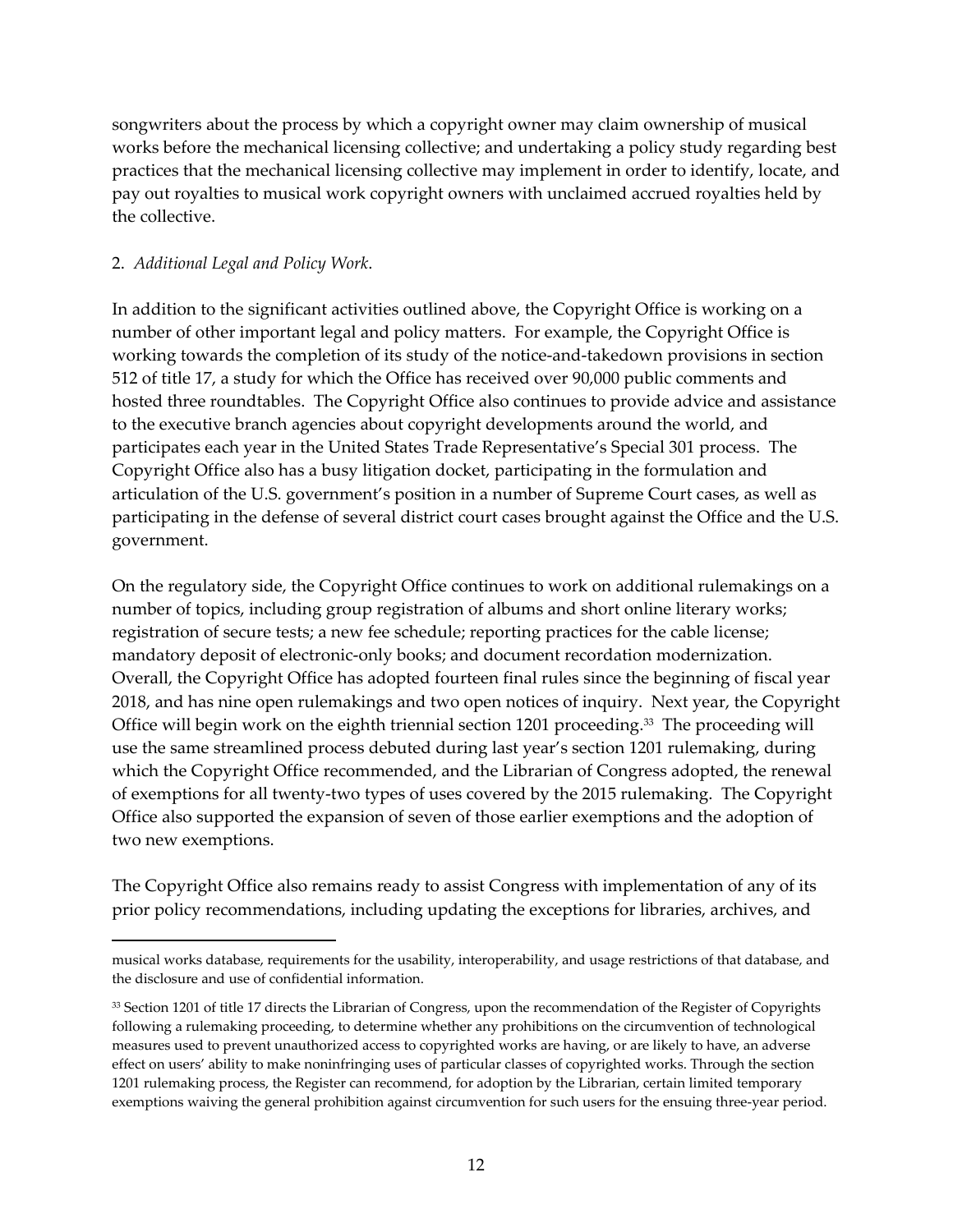museums in section 108; adopting a public performance right for sound recordings; improvements to copyright enforcement mechanisms; legislative changes to section 1201 or its rulemaking process; expiration of the section 119 license; and consideration of a resale royalty right for visual artists.

#### **Small Claims**

I would also like to take the opportunity to discuss one policy issue for which the Copyright Office has provided legislative support to several Members over the past few years: the possibility of a small claims tribunal within the Copyright Office. The Copyright Office identified the creation of such a small claims tribunal as a topic worthy of further study as far back as 2006, during its participation in Congress' review of the orphan works problem.34 As we discussed in our 2013 report, *Copyright Small Claims*, the costs and burdens of federal copyright litigation effectively prevent those who do not have extensive resources and the high‐ dollar cases from bringing suit to enforce their rights or to obtain a declaratory judgment of non‐infringement.

In 2017, the median cost to litigate a copyright infringement suit with less than \$1 million at stake was estimated at \$200,000.35 Given the complexity of complying with the Federal Rules of Civil Procedure and Federal Rules of Evidence, as well as the vigorous motion practice typical of infringement cases in district court, few parties would be capable of proceeding without an attorney. However, according to a survey conducted by the American Bar Association's section on intellectual property law, only thirty-two percent of the lawyers surveyed indicated that they would be willing to accept a case with less than \$30,000 at stake, which would exclude many individual artists and creators from representation. $36$  Federal litigation is also a very timeconsuming business, with the median time to trial in the Southern District of New York at 720 days.37

<sup>&</sup>lt;sup>34</sup> See, e.g., Orphan Works: Proposals for a Legislative Solution: Hearing Before the Subcomm. on Intellectual Prop. of the S. *Comm. on the Judiciary*, 109th Cong. 122 (2006) (written statement of Jule Sigall, Associate Register for Policy & International Affairs, U.S. Copyright Office) ("We are sympathetic to the concerns of individual authors about the high cost of litigation and how, in many cases, the individual creator may have little practical recourse in obtaining relief through the court system. We believe that consideration of new procedures to address this situation, such as establishment of a 'small claims' or other inexpensive dispute resolution procedure, would be an important issue for further study by Congress."); Remedies for Small Copyright Claims: Hearing Before the Subcomm. on Courts, the Internet & *Intellectual Prop. of the H. Comm. on the Judiciary*, 109th Cong. 46 (2006) (written statement of Marybeth Peters, Register of Copyrights) ("If the Subcommittee believes it would be helpful, the Office would be pleased to study the [small copyright claims] issue in a way similar to the way in which the Office studied the orphan works problem itself.").

<sup>35</sup> AIPLA, 2017 REPORT OF THE ECONOMIC SURVEY 44 (2017).

<sup>36</sup> *See* American Bar Association Section of Intellectual Property Law, Comments Submitted in Response to U.S. Copyright Office's Aug. 23, 2012 Notice of Inquiry at 6–7 (Oct. 19, 2012).

<sup>37</sup> *See* United States Courts, U.S. District Courts – Combined Civil and Federal Court Management Statistics (Mar. 31 2019), *available at* https://www.uscourts.gov/statistics/table/na/federal‐court‐management‐statistics/2019/03/31‐1.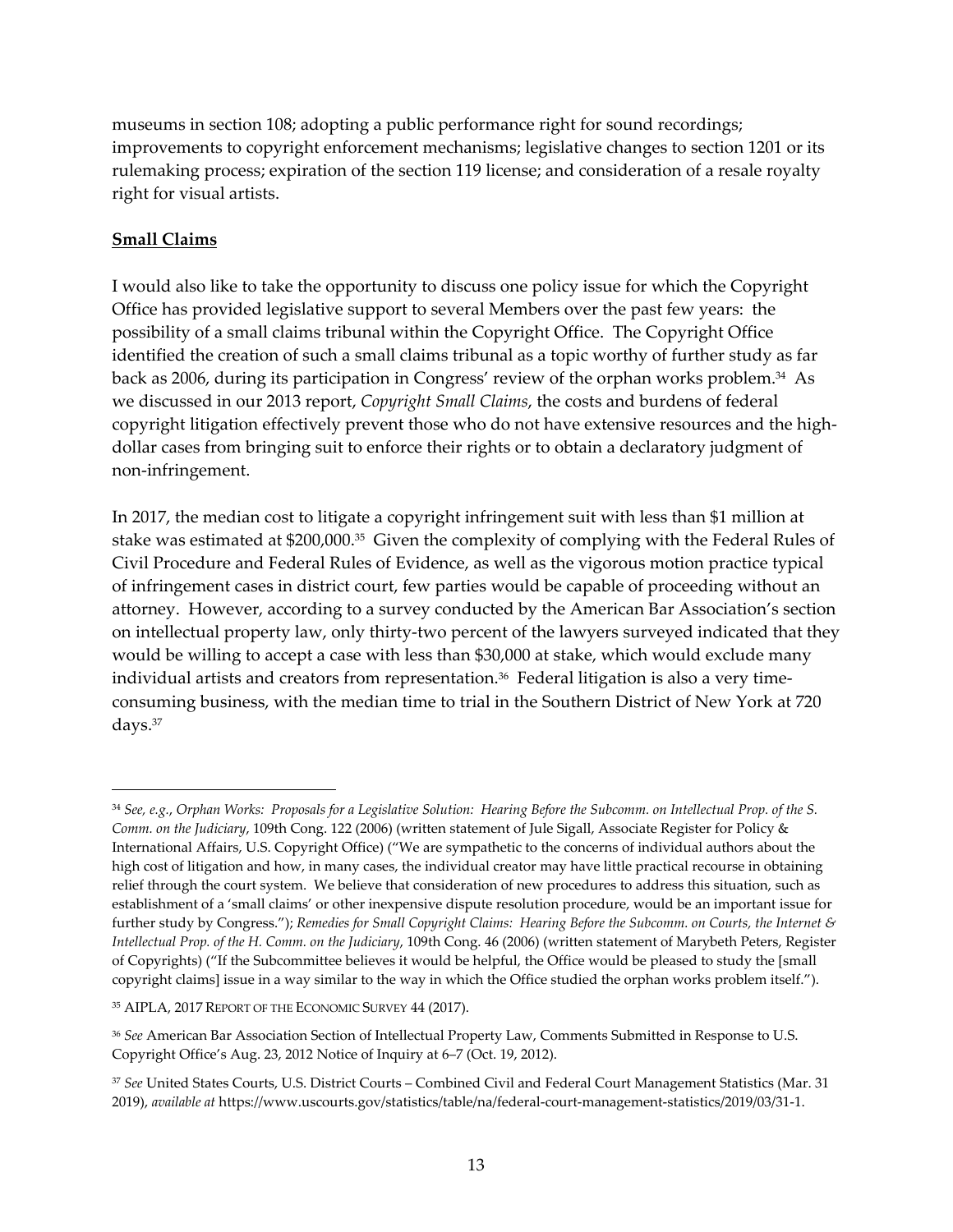Overall, this situation means that low‐dollar but still valuable copyrighted works often may be infringed with impunity, with individual creators and small businesses often lacking an effective remedy. Similarly, these hurdles may be insurmountable for the majority of users who believe that they have a strong fair use defense or are otherwise using a copyrighted work pursuant to an exception or limitation that allows their use; such users would need to not only pay out of pocket for any but *pro bono* legal representation, but also could be opening themselves up to a judgement for statutory damages of up to \$30,000 per work at issue.

For this reason, the Copyright Office strongly supports a small claims tribunal structured along the lines of the proposal detailed in the Copyright Office's 2013 report. Specifically, such a tribunal should be situated in the Copyright Office, with officers recommended by the Register and appointed by the Librarian of Congress. Participation in the tribunal should be voluntary, and there should be a streamlined discovery process as well as a limit on the kind of evidence admitted. Hearing a claim in a small claims tribunal should be done remotely when possible, relying on written statements and participation through phone or internet by the parties. While a party may choose to use an attorney, *pro se* litigants should be not only allowed but encouraged and supported by the tribunal's staff attorneys. Damages, both actual and statutory, should be strictly capped at \$30,000 per claim, with a sub‐limit of \$15,000 per work. A final determination should be reviewable by the Register and able to be challenged in district court for certain reasons. A final determination should not, however, serve as precedent. Many, if not most of the procedural rules of a small claims tribunal should be subject to regulation by the Register of Copyrights. I note that the CASE Act as introduced this Congress reflects many of these important priorities.38

#### **Update on Budget Matters and Fees**

The Copyright Office performs its important work on a relatively modest budget. As the Supreme Court noted earlier this year, changes in funding have real-world effects on the copyright community, and resulting processing delays can be "attributable, in large measure, to staffing and budgetary shortages that Congress can alleviate, but courts cannot cure."39

The Copyright Office greatly appreciates congressional support in fiscal year 2019, including support for its priority initiatives such as working towards fulfilling the *Modified IT Plan* goals, providing the public with online access to historical copyright records, and reducing registration and recordation processing times. As a result of Congress' support, the Copyright Office's staff levels have remained relatively steady between 416 and 433 full-time employees from fiscal year 2017 through the beginning of fiscal year 2019.40

<sup>38</sup> Copyright Alternative in Small‐Claims Enforcement Act of 2019 ("CASE Act"), H.R. 2426, 116th Cong. (2019); Copyright Alternative in Small‐Claims Enforcement Act of 2019 ("CASE Act"), S. 1272, 116th Cong. (2019).

<sup>39</sup> *Fourth Estate Pub. Benefit Corp. v. Wall‐Street.com, LLC.* 139 S. Ct. 881, 892 (2019).

<sup>40</sup> Fluctuations during the period can largely be attributed to attrition and hiring associated with the budget requests for additional positions ("NEPRs").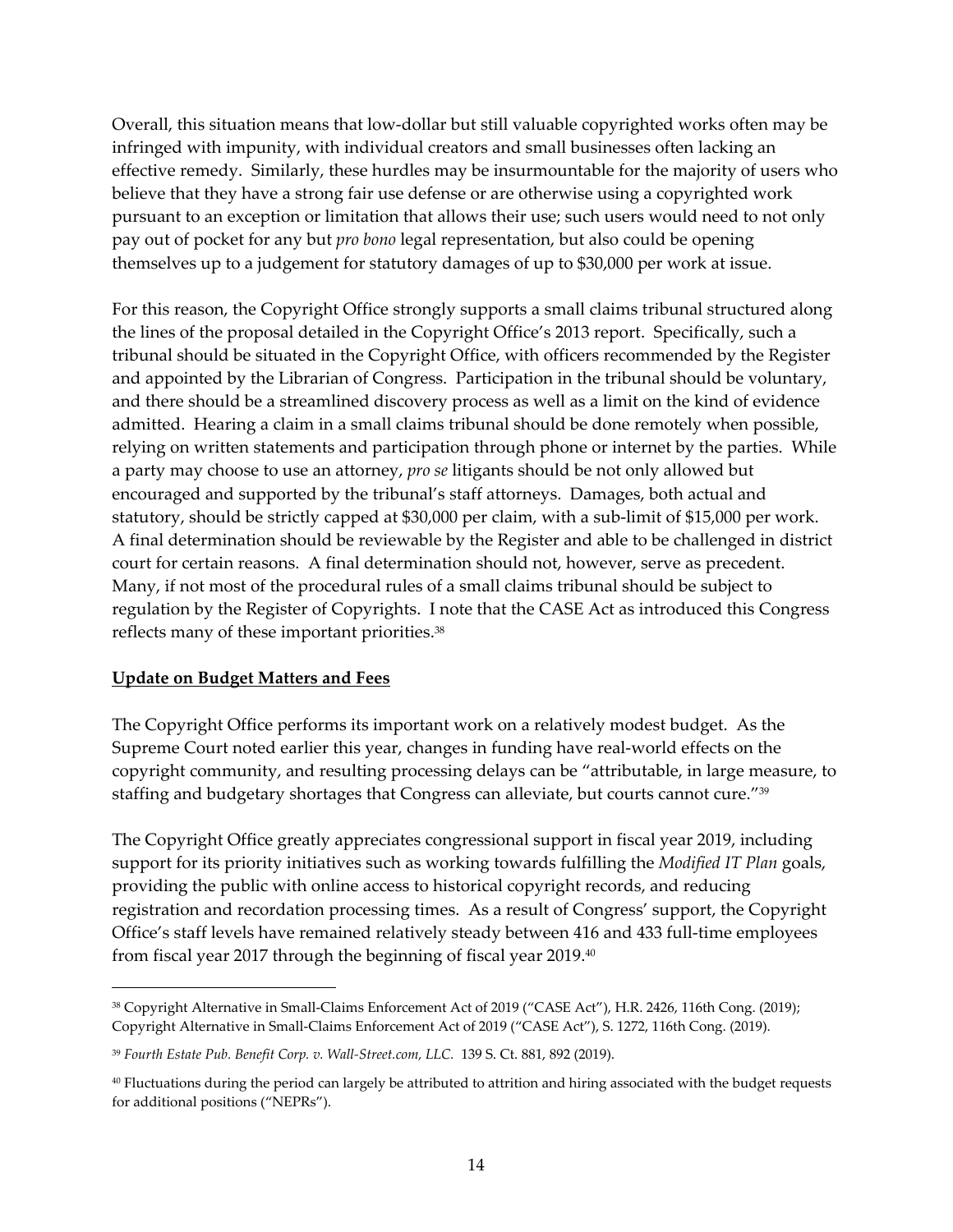As the fiscal year 2019 enacted budgets included recurring annual funding for several of the Copyright Office's most important ongoing initiatives, the Copyright Office's fiscal year 2020 request included only the mandatory pay‐related and price level adjustments necessary to maintain the same level of funding support to continue the progress underway. With the loss of certain fees resulting from passage of the MMA, combined with the new statutory responsibilities for the Copyright Office pursuant to that legislation,<sup>41</sup> the Copyright Office will need to undertake greater responsibilities with fewer resources and will likely require additional funding resources from Congress in the coming years.

#### *More Flexible Fee Authority*.

As the Copyright Office continues to maximize its limited resources, it would benefit significantly from greater flexibility in the use of its prior‐year unobligated fee balances. Such a change would allow the Copyright Office to continue providing services to the public in the event of a lapse in appropriations. Flexibility in management of prior‐year balances across budget cycles also could provide for more efficient and cost-effective administration of large, non-recurring projects related to modernization and other capital expenditures. To that end, once authorized, the Copyright Office anticipates including in a future budget request a change in appropriations language to allow for twenty percent of the balance available in prior‐year fees to be available each year, in addition to appropriated amounts, for obligation without fiscal year limitation, and to allow the Office to access prior‐year balances to continue operations during a lapse in appropriations.

#### *Fee Study*.

The Copyright Office is nearing completion of its latest fee study. Fees for services outlined under section 708(a) are set forth in a proposed schedule that is sent to Congress 120 days before the adjusted fees can take effect. Before proposing new fees via the first mechanism, the Register must conduct a study of the Copyright Office's costs for registering claims, recording documents, and providing other services, and must consider the timing of any fee adjustments and the Office's authority to use the fees consistent with the Office's budget. When proposing a balance of user fees and taxpayer‐funded monies to support its operations, the Copyright Office gives careful consideration not only to the public benefits of the national copyright system, but also to the impact of user fees on a copyright system that is dependent on voluntary copyright registration and recordation. To ensure that the Copyright Office's fees are "fair and equitable and give due consideration to the objectives of the copyright system,"42 the Office conducts regular studies of its operating costs and fee structure. For its current fee proposal, the Copyright Office engaged a consulting firm for the first time in decades to formally and

<sup>41</sup> *See* H.R. 1551, 115th Cong. § 102(e) (2018) (as engrossed by the House of Representatives and Senate) (mandating that the "Register of Copyrights shall engage in public outreach and educational activities").

<sup>42</sup> 17 U.S.C. § 708(b)(4).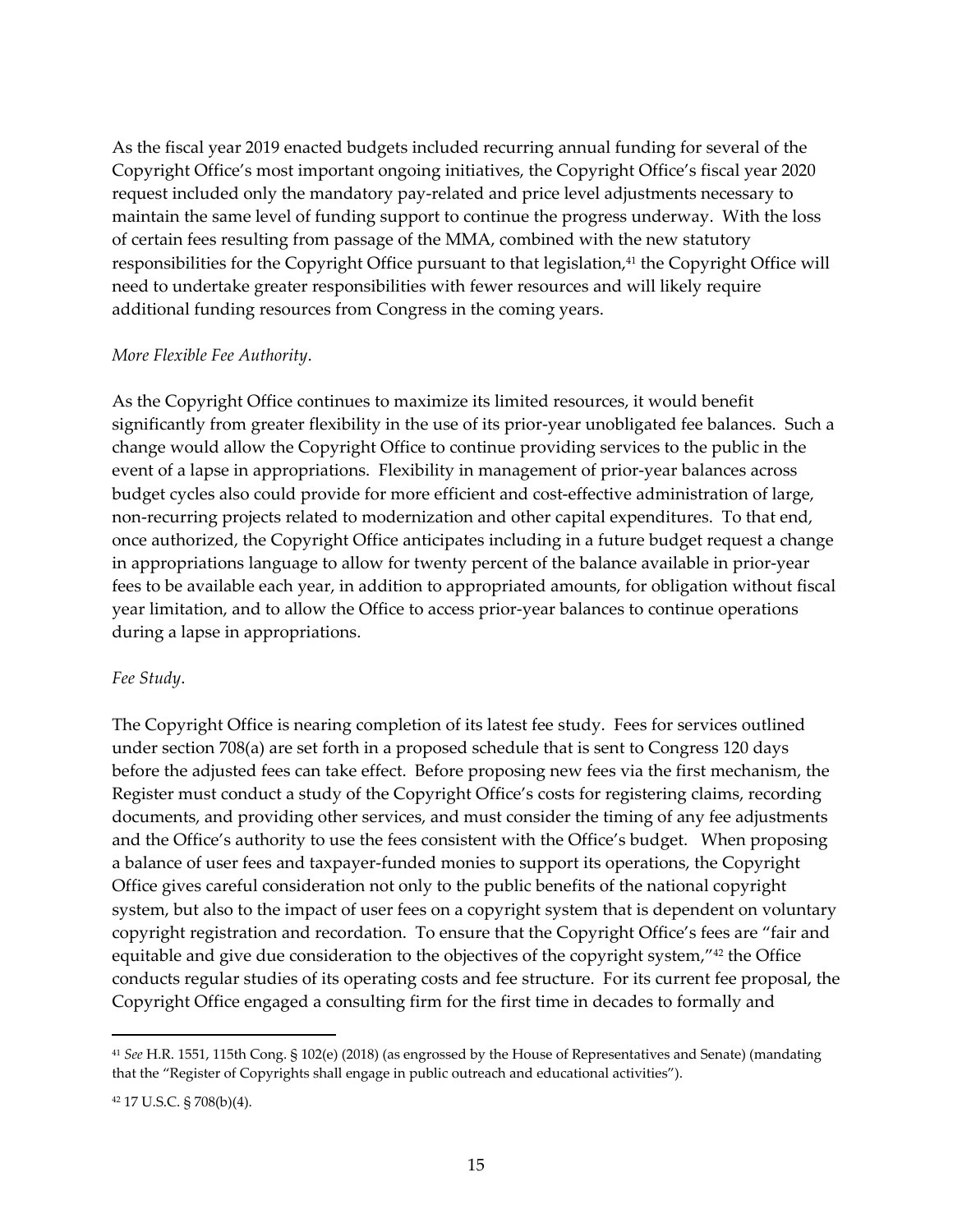comprehensively assess the internal drivers of the Office's costs, as well as external factors such as an assessment of economic trends that affect stakeholder value, statutory restrictions, and policy goals. The Copyright Office issued a Notice of Proposed Rulemaking in May 2018, providing public notice of the Office's proposed fee schedule changes. The Copyright Office received a significant number of public comments regarding the Notice, and is currently reviewing those comments in anticipation of issuing a proposed fee structure to Congress in fiscal year 2019, intending that it will enter into force in fiscal year 2020.

 $* * * *$ 

In closing, I wish to once again thank the dedicated employees of the Copyright Office for all that they do on behalf of the nation's copyright creators, owners, and users. The Copyright Office likewise appreciates the Committee's continued support as we continue to modernize both Office technology and services, and work to improve operation of the copyright system overall.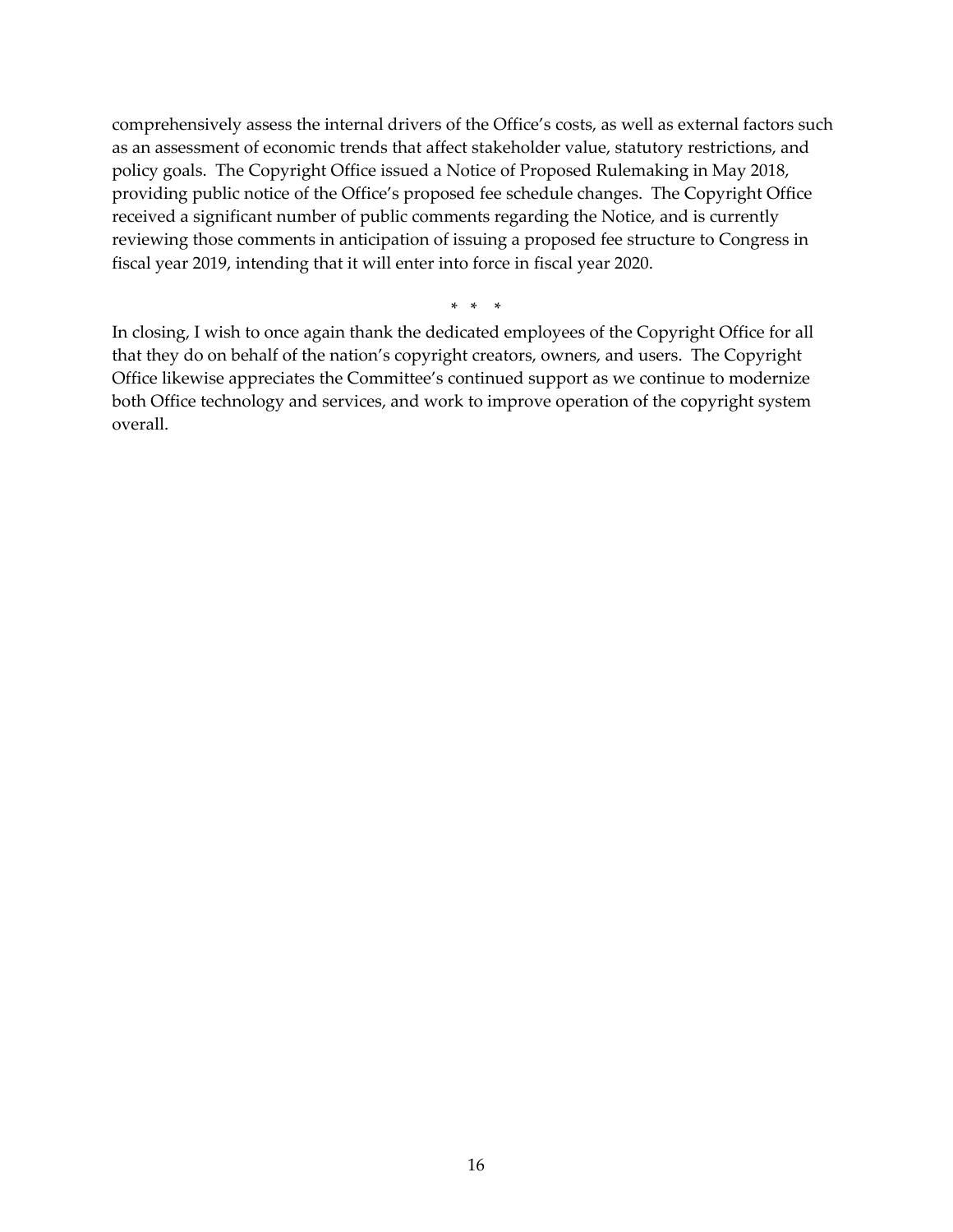# **Appendix 1**

## **Copyright Office by the Numbers**

|                                                                                                                                                       | <b>Fiscal Year 2018 at a Glance</b>                                     |
|-------------------------------------------------------------------------------------------------------------------------------------------------------|-------------------------------------------------------------------------|
| 520,086                                                                                                                                               | Claims to copyright received                                            |
| 643,518                                                                                                                                               | Claims to copyright closed                                              |
| 560,013                                                                                                                                               | Claims to copyright registered                                          |
| 252,235                                                                                                                                               | Literary works                                                          |
| 136,399                                                                                                                                               | Performing arts                                                         |
| 93,651                                                                                                                                                | Visual arts                                                             |
| 77,216                                                                                                                                                | Sound recordings                                                        |
| 512                                                                                                                                                   | Other                                                                   |
| 661                                                                                                                                                   | Number of preregistration applications received                         |
| 21,668                                                                                                                                                | Documents recorded containing titles of more than 757,400 works         |
| 195,750                                                                                                                                               | Phone, email, and mail inquiries answered                               |
| 2,100                                                                                                                                                 | In-person visitors assisted                                             |
| \$221 million                                                                                                                                         | Royalty fees collected for statutory licenses                           |
| \$2 million                                                                                                                                           | Filing fees collected for statutory licenses                            |
| \$102 million                                                                                                                                         | Fiduciary assets distributed to copyright owners for statutory licenses |
| \$1.3 billion                                                                                                                                         | Statutory license fiduciary assets managed by the Office                |
| 17.5 million*                                                                                                                                         | Number of records from 1955-77 made available through the VCC           |
| * 24 million additional card images, covering 1870-1954, were added to the VCC in March 2019, bringing the total of all<br>images to over 41 million. |                                                                         |
| >736,800                                                                                                                                              | Copies of works added to the Library's collections                      |
| \$47.5 million                                                                                                                                        | Value of works added to the Library's collections                       |
| 9                                                                                                                                                     | Number of rulemakings initiated                                         |
| $\overline{2}$                                                                                                                                        | Number of interim rules issued                                          |
| 4                                                                                                                                                     | Number of final rules issued                                            |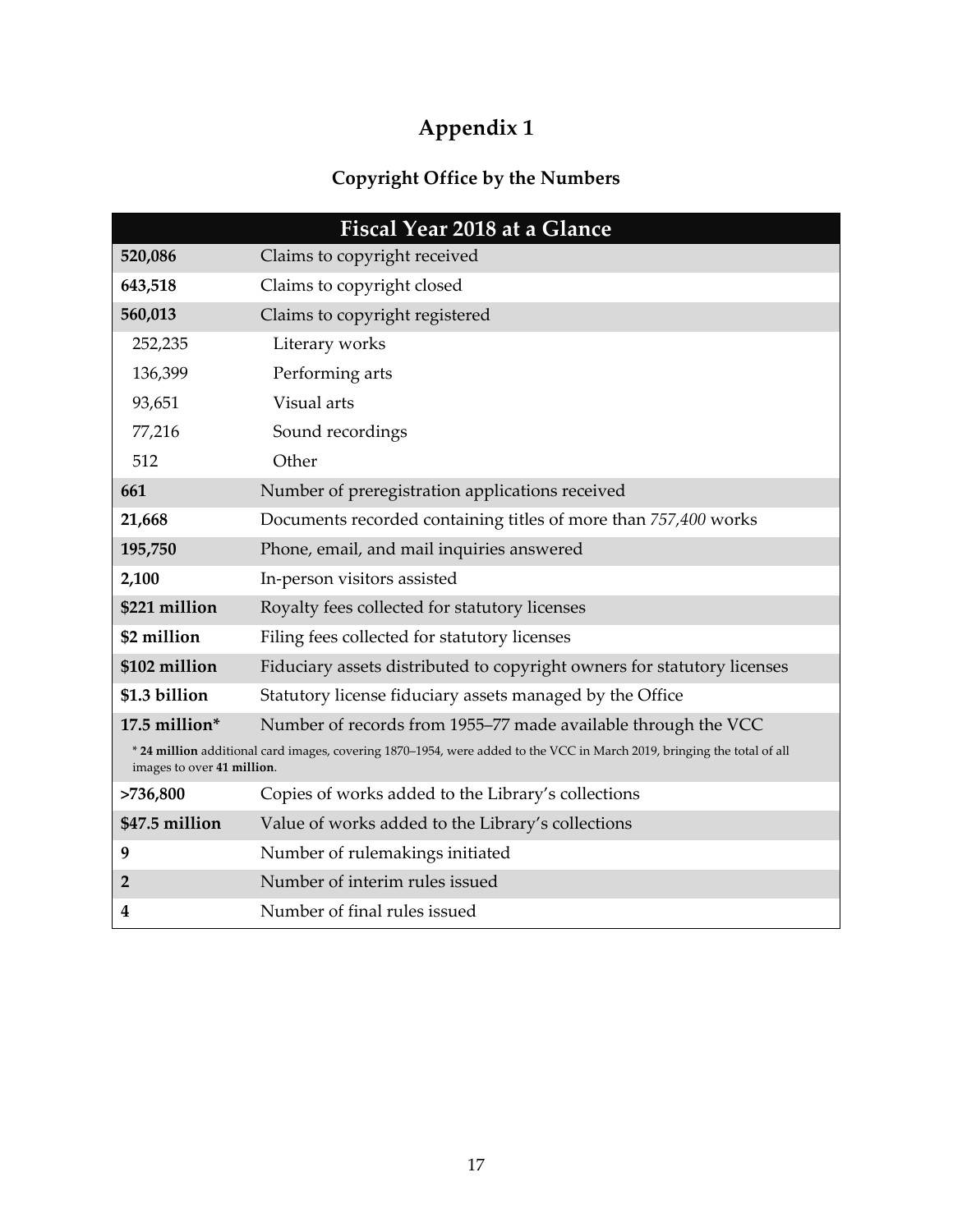## **Appendix 2**

### **Law, Policy, and Regulatory Accomplishments Fall 2014 through June 2019**

(Activity in all lists appears in reverse chronological order)

### **Policy Studies and Discussion Documents**

| Date             | <b>Title</b>                                                                               |
|------------------|--------------------------------------------------------------------------------------------|
| April 2019       | Authors, Attribution, and Integrity: Examining Moral Rights in the United<br><b>States</b> |
| Jan. 2019        | Copyright and Visual Works: The Legal Landscape of Opportunities and<br>Challenges         |
| Sept. 2017       | Mass Digitization Pilot Program                                                            |
| Sept. 2017       | Section 108 Discussion Document                                                            |
| Aug. 2017        | Fee Study                                                                                  |
| <b>June 2017</b> | Section 1201 Study                                                                         |
| Dec. 2016        | Software-Enabled Consumer Products Study                                                   |
| Feb. 2016        | The Making Available Right in the United States                                            |
| June 2015        | Orphan Works and Mass Digitization                                                         |
| Feb. 2015        | Copyright and the Music Marketplace                                                        |
| Jan. 2015        | <b>Transforming Document Recordation</b>                                                   |

#### **Other Documents Shared With Congress**

| Date             | <b>Title</b>                                                                                                                                                           |
|------------------|------------------------------------------------------------------------------------------------------------------------------------------------------------------------|
| <b>June 2019</b> | View of the Copyright Office Concerning Section 119 Compulsory License                                                                                                 |
| May 2019         | Response to April 3, 2019 Letter from Chairman Nadler and Ranking Member<br>Collins of the House Judiciary Committee Regarding Registration Processing<br><b>Times</b> |
| May 2019         | Response to March 14, 2019 Letter from Chairman Tillis and Ranking Member<br>Coons of the Senate IP Subcommittee Regarding Registration Processing<br><b>Times</b>     |
| Aug. 2016        | View of the Copyright Office Concerning FCC Set-Top Box Proposal                                                                                                       |
| Jan. 2016        | View of the Copyright Office Concerning Performing Rights Organizations<br>(PRO) Licensing of Jointly Owned Works                                                      |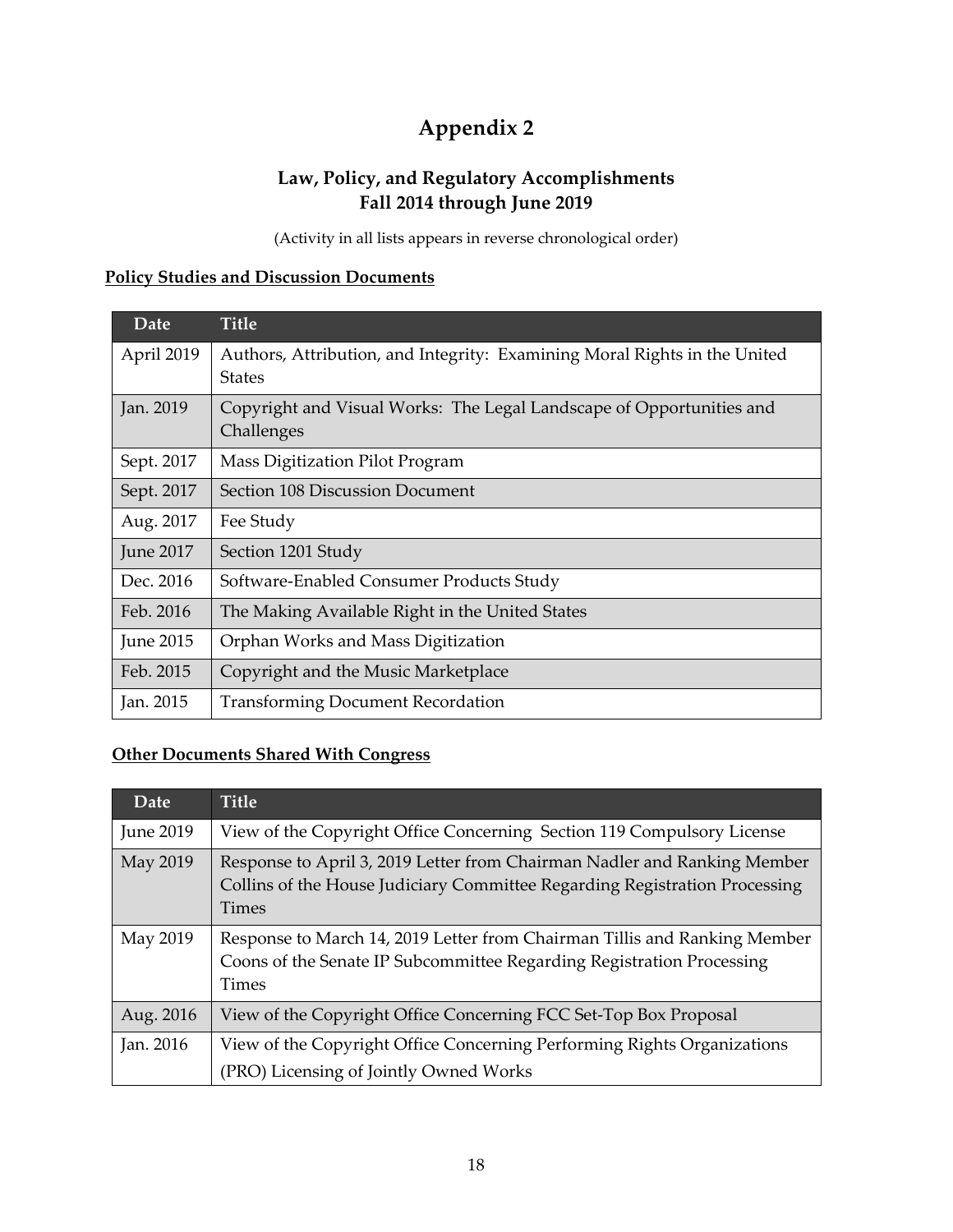## **Closed Rulemakings**

(as of June 2019)

| <b>Docket</b>     | <b>Final Rule</b>                                                                                                      |
|-------------------|------------------------------------------------------------------------------------------------------------------------|
| 2018-13           | Simplifying Copyright Registration for Architectural Works                                                             |
| 2018-8            | Noncommercial Use Exception to Unauthorized Uses of Pre-1972 Sound<br>Recordings                                       |
| 2018-10           | Technical Amendments to Section 115 Compulsory License Regulations                                                     |
| 2018-7            | Rules Regarding Schedules of Pre-1972 Sound Recordings and Notices of<br>Contact Information by Transmitting Entities  |
| 2017-16           | Final Rule Relating to Group Registration of Newspapers                                                                |
| 2017-1            | Freedom of Information Act Practices and Procedures                                                                    |
| 2017-15           | Group Registration of Unpublished Works                                                                                |
| 2018-1            | Final Rule Regarding the Single Application                                                                            |
| 2018-2,<br>2018-3 | Group Registration of Newsletters and Serials                                                                          |
| 2017-10           | Section 1201 Exemptions to Prohibition against Circumvention of<br>Technological Measures Protecting Copyrighted Works |
| 2018-6            | Streamlining the Administration of DART Royalty Accounts and Electronic<br><b>Royalty Payment Processes</b>            |
| 2016-10           | Group Registration of Photographs                                                                                      |
| 2017-9            | Simplifying Deposit Requirements for Certain Literary Works and Musical<br>Compositions                                |
| 2017-17           | Fee for Recording Documents with Electronic Title Lists                                                                |
| 2017-13           | Affixation and Position of Copyright Notice                                                                            |
| 2016-8            | Group Registration of Contributions to Periodicals                                                                     |
| 2016-9            | Supplementary Registration                                                                                             |
| 2013-5            | Authentication of Electronic Signatures on Electronically Filed Statements of<br>Accounting                            |
| 2017-4            | Regulations to Address the Disruption of Copyright Office Electronic Systems                                           |
| 2017-6            | Technical Amendment to DMCA Designated Agent Rule                                                                      |
| 2016-5            | Copyright Office Technical Amendments                                                                                  |
| 2016-7            | 2017 Removal of Personally Identifiable Information from Registration<br>Records                                       |
| 2011-6            | Designation of Agent to Receive Notification of Claimed Infringement                                                   |
| 2016-6            | Copyright Office Adopts "Mailbox" Rule for Appeals to Refusals to Register                                             |